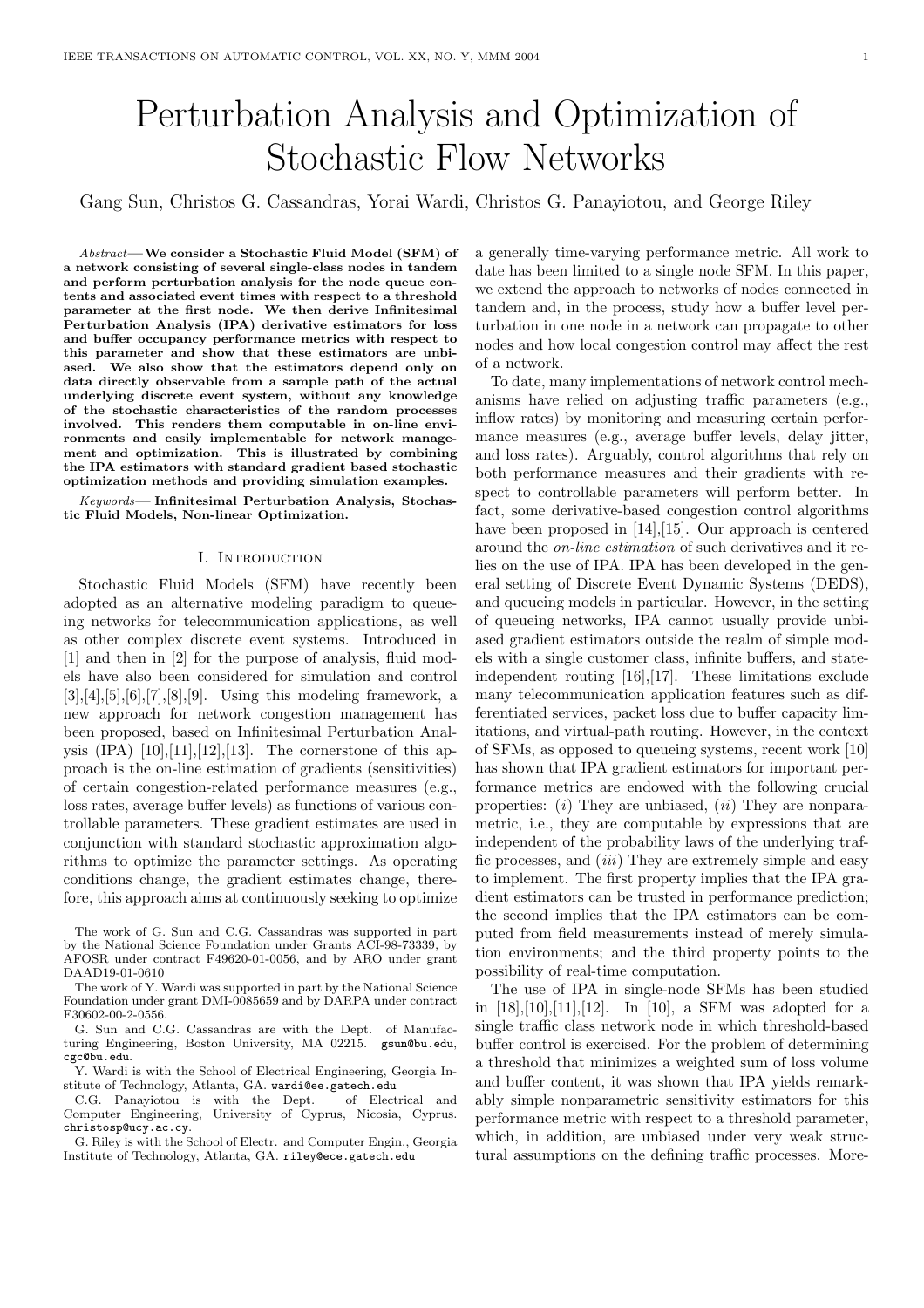over, a solution of the performance optimization problem based on the IPA-based approach outlined above recovers or gives close approximations to the solution of the associated queueing model. Extensions of the results derived in [10],[11] to general networks have had to proceed in two directions: the incorporation of multiple traffic classes and the analysis of general topology networks. The former direction has been pursued in [12],[19], where results analogous to those in [10] were obtained. The latter direction is pursued in the present paper, whose primary focus is on tandem networks; some early results for the two-node case may be found in [20]. The main contributions are as follows. First, we consider a SFM consisting of  $M \geq 2$ single-class nodes in tandem and develop IPA derivative estimators of loss and buffer occupancy performance metrics with respect to a threshold parameter at the first node. We show that these estimators are unbiased and discuss their applicability to general-topology networks. Despite the inevitable burdensome notation necessary to derive and analyze the estimators, their implementation is simple and rests on two intuitively appealing "perturbation propagation rules":  $(i)$  A queue content perturbation at node m propagates downstream whenever the buffer at m becomes empty, and  $(ii)$  A perturbation at node m is eliminated after its buffer becomes either empty or full. Finally, we demonstrate the use of the IPA estimators for network performance optimization purposes through simulation experiments.

The rest of the paper is organized as follows. Section 2 presents the stochastic flow modeling framework for a network of nodes in tandem. In Section 3 we carry out perturbation analysis of the network with respect to a threshold parameter at node 1 and derive explicit IPA estimators for loss and queue content metrics. We also prove the unbiasedness of these estimators. Section 4 presents some simulation results illustrating the use of the estimators in network performance optimization. Section 5 concludes the paper and outlines related ongoing work.

# II. Tandem Network SFM and Preliminary **RESULTS**

Consider a tandem network viewed as a Stochastic Fluid Model (SFM) as shown in Fig. 1 with  $M$  nodes indexed by  $m = 1, \ldots, M$ . The outflow of node m is the inflow to node  $m + 1$ , and we assume there is no feedback in the system. In the context of communication network applications, this implies that we limit ourselves here to network settings operating with protocols such as the User Datagram Protocol (UDP), but not the Transmission Control Protocol (TCP); the inclusion of feedback information that affects the incoming flow is a separate problem we address elsewhere (see [21]) and it has not yet been incorporated in this multinode analysis. Let  $b_m$  denote the buffer size of node m,  $m = 1, ..., M$ , where  $b_m > 0$ . At the first node, we consider the buffer size as a controllable parameter; equivalently, we view it as a threshold denoted by  $\theta = b_1$  which is adjustable for the purpose of congestion control. We will assume that the real-valued parameter

 $\theta$  is confined to a closed and bounded (compact) interval Θ. The inflow rate of each node  $m = 2, ..., M$  is denoted by  $\alpha_m(\theta; t)$ , to indicate the fact that it generally depends on  $\theta$ , whereas  $\alpha_1(t)$  is an external process independent of θ. The processing rate of node  $m = 1, ..., M$  at time t is denoted by  $\beta_m(t)$  and is independent of  $\theta$ . The buffer level is denoted by  $x_m(\theta; t)$ , the outflow rate is denoted by  $\delta_m(\theta; t)$  and the overflow rate is denoted by  $\gamma_m(\theta; t)$ . The external processes  $\{\alpha_1(t)\}\$ and  $\{\beta_m(t)\}\$ ,  $m = 1, \ldots, M$ , which are independent of  $\theta$ , can have a very general form for the purpose of our analysis; in particular, they need not be statistically independent. We are interested in studying sample paths of this SFM over a time interval  $[0, T]$  for a given fixed  $0 < T < \infty$ .

The dynamics of the buffer level  $x_m(\theta; t)$ ,  $m = 1, \ldots, M$ , are described by the following one-sided differential equation:

$$
\frac{dx_m(\theta;t)}{dt^+} = \left\{ \begin{array}{ll} 0, & \text{if } x_m(\theta;t) = 0 \text{ and } \\ & \alpha_m(\theta;t) - \beta_m(t) \leq 0, \\ 0, & \text{if } x_m(\theta;t) = b_m \text{ and } \\ & \alpha_m(\theta;t) - \beta_m(t) \geq 0, \\ \alpha_m(\theta;t) - \beta_m(t), & \text{otherwise.} \end{array} \right. \tag{1}
$$

where, to maintain uniformity in the notation, it is understood that  $\alpha_1(\theta; t) = \alpha_1(t)$ . With this convention in mind, the outflow rate from node  $m = 1, \ldots, M - 1$  is the inflow rate to the downstream node  $m + 1$ , so that for all  $m = 2, \ldots, M$  we have

$$
\alpha_m(\theta; t) = \begin{cases} \beta_{m-1}(t), & \text{if } \mathbf{x}_{m-1}(\theta; t) > 0 \\ \alpha_{m-1}(\theta; t), & \text{if } \mathbf{x}_{m-1}(\theta; t) = 0 \end{cases} . \tag{2}
$$

Finally, the overflow rate  $\gamma_m(\theta; t)$  at node m due to a full buffer is defined by

$$
\gamma_m(\theta; t) = \begin{cases} \alpha_m(\theta; t) - \beta_m(t), & \text{if } x_m(\theta; t) = b_m \text{ and} \\ 0, & \alpha_m(\theta; t) - \beta_m(t) \ge 0, \\ 0, & \text{otherwise.} \end{cases}
$$
\n(3)

For convenience, we define

$$
A_m(\theta; t) := \alpha_m(\theta; t) - \beta_m(t). \tag{4}
$$

We stress again that in this SFM the flow rates  $\{\alpha_1(t)\}\$  and  ${\beta_m(t)}$ ,  $m = 1, ..., M$ , are treated as *stochastic* processes representing the random instantaneous rates of the arriving traffic and of the node processing rates. This is why in considering a typical sample path of the SFM (as in Fig. 2) the buffer content is shown not as piecewise linear (which corresponds to fixed flow rates over specific intervals), but only as piecewise analytic.



Fig. 1. System Model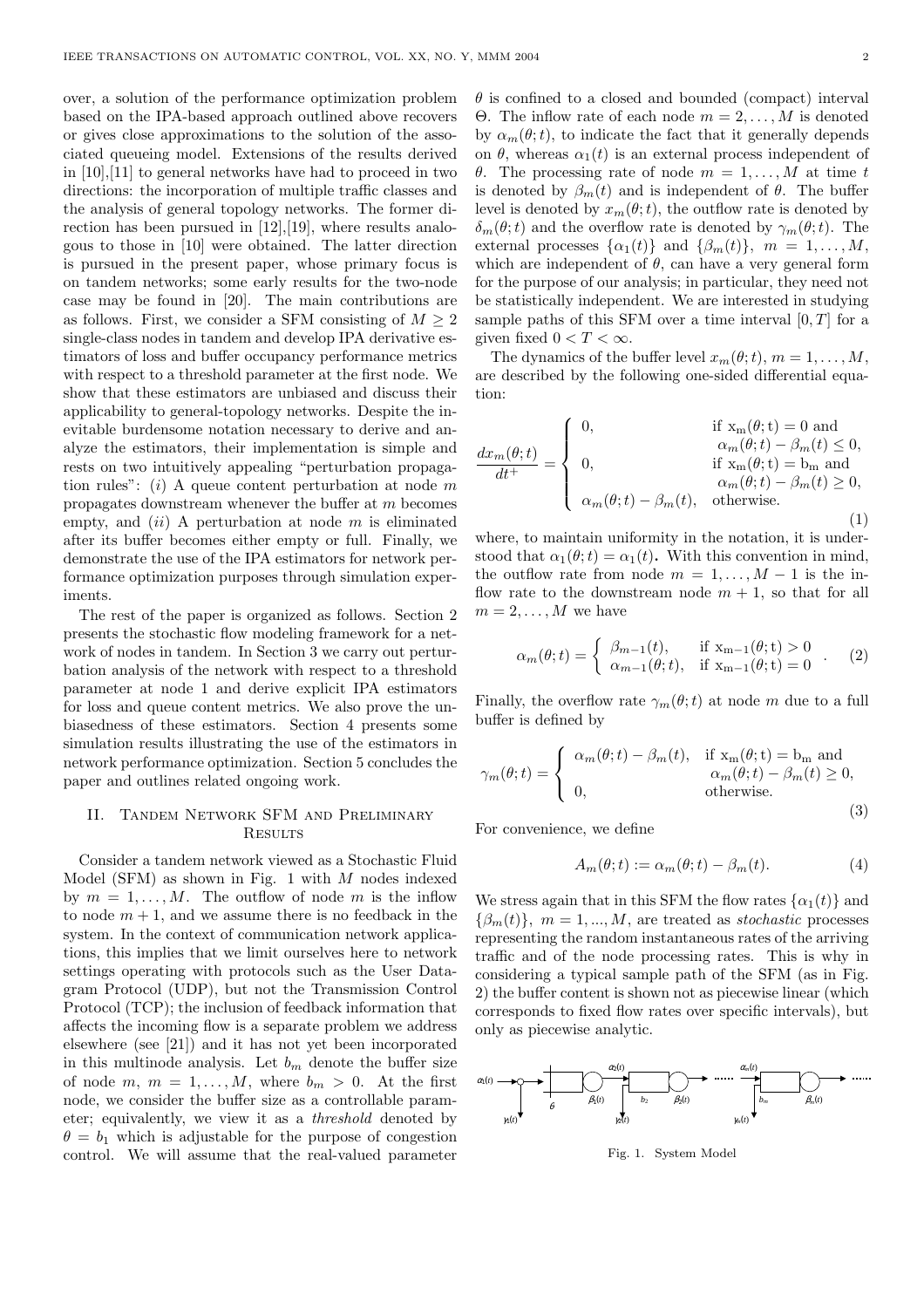Let us now take a closer look at (2) which describes the only connection between node m and its upstream nodes. The value of  $\alpha_m(\theta; t)$ ,  $m > 1$ , is given by either  $\beta_{m-1}(t)$ , which is independent of  $\theta$ , or by  $\alpha_{m-1}(\theta; t)$ . In turn, the value of  $\alpha_{m-1}(\theta;t)$  is given by either  $\beta_{m-2}(t)$  or by  $\alpha_{m-2}(\theta; t)$ . Proceeding recursively, we find that the value of  $\alpha_2(\theta; t)$  is either  $\beta_1(t)$  or  $\alpha_1(t)$  which are both independent of  $\theta$ . Thus, the value of  $\alpha_m(\theta; t)$  is ultimately given by one of the processes  $\{\alpha_1(t)\}\$  and  $\{\beta_i(t), i = 1, \ldots, m\}$ which are all independent of  $\theta$ ; the way in which  $\alpha_m(\theta; t)$ switches among them depends on  $\theta$  through the states  $x_i(\theta; t)$ ,  $i = 1, \ldots, m - 1$  and the points in time when this switching occurs defines the "switchover points" discussed in the sequel.

Focusing on node m, the inflow process  $\{\alpha_m(\theta; t)\}\$ and the service process  $\{\beta_m(t)\}\$ are referred as *defining pro*cesses of node m, since they define the local dynamics at that node. The buffer level  $\{x_m(\theta; t)\}\$ , outflow process  $\{\delta_m(\theta; t)\}\$  and overflow process  $\{\gamma_m(\theta; t)\}\$  are referred as derived processes, since they can be derived from the defining processes via  $(1)-(3)$ .

Viewing the network as a discrete event system, the SFM dynamics are dependent on a number of events. For the purpose of our analysis, we define an *event* of node  $m =$  $1, \ldots, M$  to be one of the following:

 $e_1$  - A jump (discontinuity) in either  $\alpha_m(\theta; t)$  or  $\beta_m(t)$ .

 $e_2$  - A time instant when  $A_m(\theta; t)$  becomes 0 with no discontinuity in  $A_m(\theta; t)$  at t.

 $e_3$  - A time instant when the buffer level  $x_m(\theta; t)$  becomes full or empty.

Two types of sample performance metrics will be considered throughout this paper, both over the time interval [0, T]. The loss volume at node  $m = 1, \ldots, M$ , denoted by  $L_m(\theta;T)$ , is defined by

$$
L_m(\theta;T) = \int_0^T \gamma_m(\theta;t)dt,
$$
\n(5)

and the work at node  $m = 1, \ldots, M$ , denoted by  $Q_m(\theta; T)$ , is defined by

$$
Q_m(\theta;T) = \int_0^T x_m(\theta;t)dt.
$$
 (6)

IPA provides the derivatives (gradient) of the sample performance functions with respect to various control parameters. In our case, we concentrate on the derivatives  $L'_m(\theta;T)$  and  $Q'_m(\theta;T)$ , where we shall use the "prime" notation to denote a derivative with respect to  $\theta$  throughout the rest of the paper.

Considering a typical sample path of the buffer level  $x_m(\theta; t)$  in this SFM, as shown in Fig. 2, we observe that it can be decomposed into Boundary Periods (BP) and Non-Boundary Periods (NBP). A BP is one during which  $x_m(\theta; t) = 0$  or  $x_m(\theta; t) = b_m$ , whereas a NBP is one during which  $0 < x_m(\theta; t) < b_m$ . A BP is further categorized as either an *Empty Period* (EP) during which  $x_m(\theta; t) = 0$  or as a Full Period (FP) during which  $x_m(\theta; t) = b_m$ . Since the function  $x_m(\theta; t)$  is generally continuous in t for a fixed

 $\theta$ , we will consider EPs and FPs to be closed intervals and NBPs to be open intervals in the relative topology induced by  $[0, T]$ . Let

$$
B_{m,n} = [\tau_{m,n}(\theta), \sigma_{m,n}(\theta)]
$$

denote the *n*th BP,  $n = 1, ..., N_m$ , where  $N_m$  is the total (random) number of BPs in  $[0, T]$ . Note that the start of  $B_{m,n}$ ,  $\tau_{m,n}(\theta)$ , is an  $e_3$  event of node m. For notational economy, we will omit  $\theta$  in  $\tau_{m,n}(\theta)$  and  $\sigma_{m,n}(\theta)$  in what follows, but will keep in mind that  $\tau_{m,n}$  and  $\sigma_{m,n}$  are generally functions of  $\theta$ . Next, observe that NBPs and BPs appear alternately throughout  $[0, T]$  and let

$$
\overline{B}_{m,n} = (\sigma_{m,n-1}, \tau_{m,n})
$$

denote the NBP that precedes  $B_{m,n}$ . For convenience, we shall set  $\sigma_{m,0} = 0$  and  $\sigma_{m,N_m} = T$ .

Depending on the value of  $x_m(\theta; t)$  at the starting and ending points of a NBP  $\overline{B}_{m,n} = (\sigma_{m,n-1}, \tau_{m,n})$ , we can define four types of NBPs ( $E$ ' stands for 'Empty' and 'F' stands for 'Full'):

1.  $(E, E): x_m(\theta; \sigma_{m,n-1}) = 0$  and  $x_m(\theta; \tau_{m,n}) = 0$ . 2.  $(E, F)$ :  $x_m(\theta; \sigma_{m,n-1}) = 0$  and  $x_m(\theta; \tau_{m,n}) = b_m$ . 3.  $(F, E): x_m(\theta; \sigma_{m,n-1}) = b_m$  and  $x_m(\theta; \tau_{m,n}) = 0$ .

4.  $(F, F)$ :  $x_m(\theta; \sigma_{m,n-1}) = b_m$  and  $x_m(\theta; \tau_{m,n}) = b_m$ .

In the example shown in Fig. 2, the BPs  $B_{m,n-1}$  =  $[\tau_{m,n-1}, \sigma_{m,n-1}]$ , and  $B_{m,n} = [\tau_{m,n}, \sigma_{m,n}]$  are both FPs, whereas  $B_{m,n+1} = [\tau_{m,n+1}, \sigma_{m,n+1}]$  is an EP. The NBP  $\overline{B}_{m,n-1}$  =  $(\sigma_{m,n-2}, \tau_{m,n-1})$  is of type  $(E, F)$ ,  $\overline{B}_{m,n}$  =  $(\sigma_{m,n-1}, \tau_{m,n})$  is of type  $(F, F)$ ,  $\overline{B}_{m,n+1} = (\sigma_{m,n}, \tau_{m,n+1})$ is of type  $(F, E)$ , and  $\overline{B}_{m,n+2} = (\sigma_{m,n+1}, \tau_{m,n+2})$  is of type  $(E, E).$ 



Fig. 2. Typical Sample Path of Node m

The switchover points of  $\alpha_m(\theta; t)$  for  $m > 1$ , as seen in (2), occur as follows: (i) Just before an EP of node  $m-1$ starts, we have  $\alpha_m(\theta; t) = \beta_{m-1}(t)$ . When the EP starts, the output of  $m-1$  switches from  $\beta_{m-1}(t)$  to  $\alpha_{m-1}(\theta; t)$ . (ii) When the EP of node  $m-1$  ends, the output of  $m-1$ switches once again from  $\alpha_{m-1}(\theta;t)$  to  $\beta_{m-1}(t)$ . (*iii*) The third instance is less obvious. During the EP at node  $m-1$ , it is possible that an EP at node  $m-2$  starts, in which case  $\alpha_{m-1}(\theta; t)$  switches from  $\beta_{m-2}(t)$  to  $\alpha_{m-2}(\theta; t)$ . When this happens, the output of  $m-1$  switches from  $\alpha_{m-1}(t)$ to  $\alpha_{m-2}(\theta;t)$ , therefore,  $\alpha_m(\theta;t) = \alpha_{m-1}(t) = \alpha_{m-2}(t)$ . Clearly, it is possible that a sequence of  $j$  such events occurs so that  $\alpha_m(\theta; t) = \alpha_{m-1}(t) = \ldots = \alpha_{m-j}(t)$ , where  $j =$  $1, \ldots, m-1$ . In this case, all nodes  $m - j, \ldots, m-1$  are empty and  $m$  inherits all switchovers experienced by these upstream nodes as each one starts an EP.

For switchover points of  $\alpha_m(\theta; t)$  under case *(ii)* above, we next prove that they are locally independent of  $\theta$ .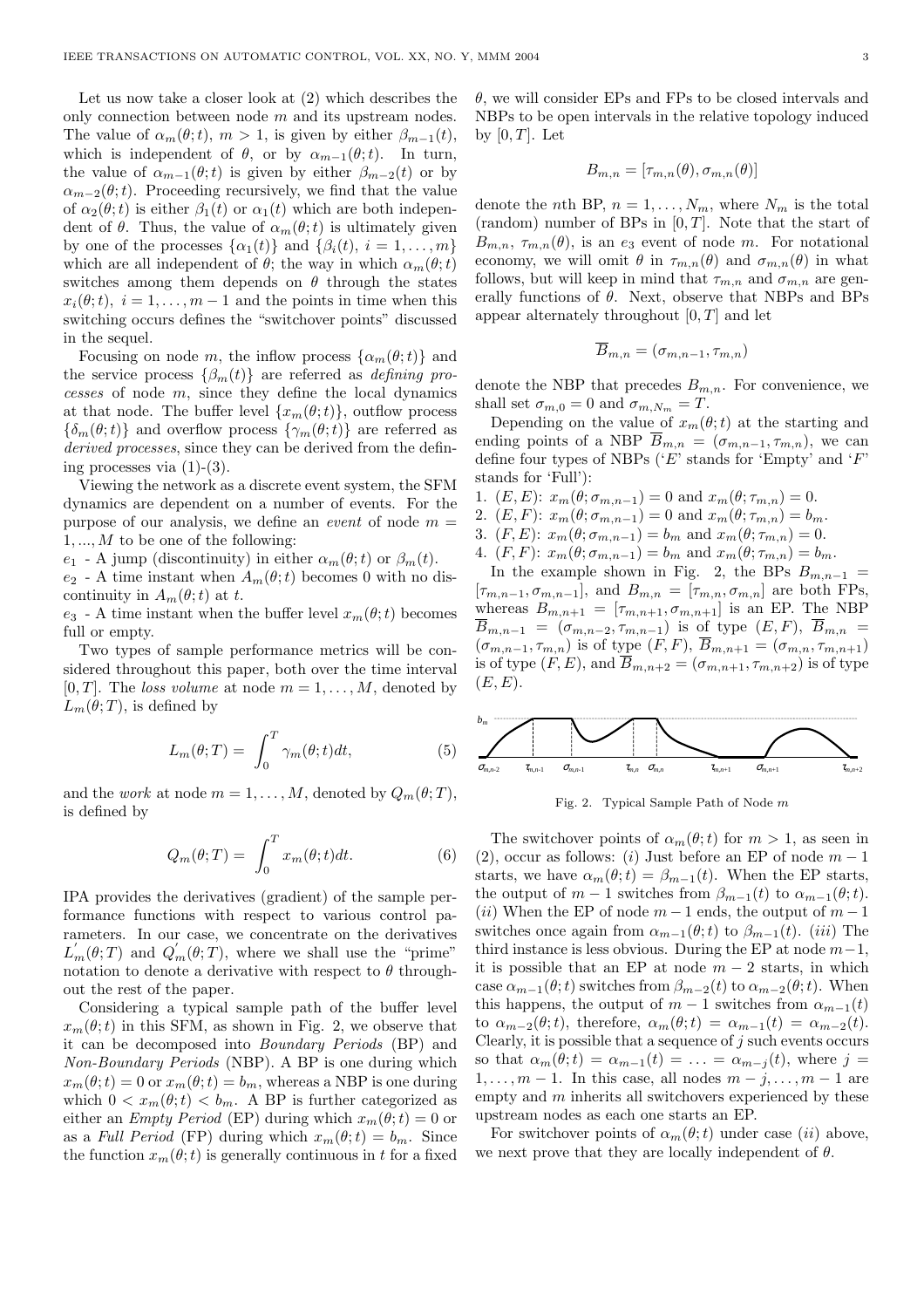Lemma II.1: Let  $\sigma_{m-1}$ ,  $m > 1$ , be a switchover point of  $\alpha_m(\theta; t)$  with  $\alpha_m(\theta; \sigma_{m-1}^-) = \alpha_{m-1}(\theta; \sigma_{m-1}^-)$  and  $\alpha_m(\theta; \sigma_{m-1}^+) = \beta_{m-1}(\sigma_{m-1}^+)$ . Then,  $\sigma_{m-1}$  is locally independent of  $\theta$ .

Proof. See Appendix I.

It immediately follows from Lemma II.1 that the end of an EP is independent of  $\theta$ . Moreover, for  $m > 2$ , during an EP of node  $m-1$  we can see in (2) that  $\alpha_m(\theta; t)$  =  $\alpha_{m-1}(\theta; t)$ , which implies that if a switchover occurs at  $\alpha_{m-1}(\theta;t)$ , this switchover will be inherited by  $\alpha_m(\theta;t)$ , as well as the  $\theta$ -dependence of it.

This discussion motivates our definition of an active switchover point, which is generally a function of  $\theta$  and is denoted by  $s_{m,i}(\theta)$ ,  $m > 2$ ,  $i = 1, 2, \ldots$ :

**Definition 1.** A switchover point of  $\alpha_m(\theta; t)$  is termed active, if:

1.  $s_{m,i}(\theta)$  is the time when an EP at node  $m-1$  starts; or 2.  $s_{m,i}(\theta)$  is the time when  $\alpha_{m-1}(\theta;t)$  experiences an active switchover within an EP of node  $m - 1$ .

In Fig. 2, assuming  $m > 2$ , the points  $\tau_{m,n+1}$  and  $\tau_{m,n+2}$ both start EPs and are, therefore, active switchover points of  $\alpha_{m+1}(\theta; t)$ . In addition, any point in  $[\tau_{m,n+1}, \sigma_{m,n+1}]$ is potentially an active switchover point of  $\alpha_{m+1}(\theta; t)$  if it happens to be an active switchover point of  $\alpha_m(\theta; t)$ .

An active switchover point  $s_{m,i}(\theta)$  at node m may belong to a BP  $B_{m,n}$  or to a NBP  $\overline{B}_{m,n}$ . We define the following index sets that will help differentiating between different types of active switchover points depending on the type of interval they belong to:

$$
\Psi_{m,n} := \{ i : s_{m,i} \in B_{m,n} \}
$$
\n(7)

$$
\Psi_{m,n}^{o} := \{ i : s_{m,i} \in (\tau_{m,n}, \sigma_{m,n}) \}
$$
\n(8)

$$
\overline{\Psi}_{m,n} := \{ i : s_{m,i} \in \overline{B}_{m,n} \}
$$
\n(9)

Note that  $B_{m,n} = [\tau_{m,n}, \sigma_{m,n}]$ , so we differentiate between open and closed intervals that define BPs in defining the sets  $\Psi_{m,n}$  and  $\Psi_{m,n}^o$ . As we will see, of particular interest are active switchover points that coincide with the end of a FP, so we define the set of all BP indices that include such a point,  $\Phi_m$ , as well as  $\Gamma_m \subseteq \Phi_m$ , a subset that includes those FPs that are followed by a NBP of type  $(F, E)$ :

$$
\Phi_m := \{ n : \sigma_{m,n} \text{ is an active switchover point,} \quad n = 1, \dots, N_m \}
$$
\n(10)

$$
\Gamma_m := \{ n : n \in \Phi_m \text{ and } \overline{B}_{m,n+1} \text{ is of type } (F, E) \}. \tag{11}
$$

## III. Infinitesimal Perturbation Analysis (IPA)

Our objective is to estimate the derivatives of the performance metrics  $E[L_m(\theta; t)]$  and  $E[Q_m(\theta; t)]$ , where  $L_m(\theta; t)$  and  $Q_m(\theta; t)$  were defined in (5) and (6), through the sample derivative  $L'_m(\theta;T)$  and  $Q'_m(\theta;T)$ , which is commonly referred to as the Infinitesimal Perturbation Analysis (IPA) estimators; comprehensive discussions of IPA and its applications can be found in [16],[17]. The IPA derivative-estimation technique computes the sample derivative  $\mathcal{L}_{\mathcal{T}}'(\theta)$  of some performance metric  $\mathcal{L}_{\mathcal{T}}(\theta)$  along an observed sample path  $\omega$ . An IPA-based estimate  $\mathcal{L}^{'}_{\mathcal{T}}(\theta)$ 

of a performance metric derivative  $dE[\mathcal{L}_{\mathcal{T}}(\theta)]/[\theta]$  is unbiased if  $dE[\mathcal{L}_{\mathcal{T}}(\theta)]/[\theta = \mathcal{E}[\mathcal{L}'_{\mathcal{T}}(\theta)].$  Unbiasedness is the principal condition for making the application of IPA useful in practice, since it enables the use of the sample (IPA) derivative in control and optimization methods that employ stochastic gradient-based techniques.

The case of a single node where we are interested in  $L'_1(\theta;T)$  and  $Q'_1(\theta;T)$  has been studied in [10], so here we address the inter-node effects and study the resulting IPA estimators  $L'_m(\theta;T)$  and  $Q'_m(\theta;T)$  for  $m>1$ . Due to the tandem topology and the absence of feedback between nodes, the inter-node effects have only one direction: from upstream to downstream. Therefore, our analysis is based on the impact of the threshold parameter at the first node on performance metrics at the downstream nodes.

Since we are concerned with the sample derivatives  $L'_m(\theta;T)$  and  $Q'_m(\theta;T)$  we have to identify conditions under which they exist. As we will see, these derivatives depend on the derivatives of the active switchover points, i.e., specific event times, with respect to  $\theta$ . Excluding the possibility of the simultaneous occurrence of two events  $(e_1,$  $e_2$ , or  $e_3$  as defined earlier), the only situation preventing the existence of these derivatives involves some  $t$  such that  $A_m(\theta; t) = \alpha_m(\theta; t) - \beta_m(t) = 0$ ; in such cases, the one-sided derivatives exist and can be obtained through a finite difference analysis (as in [10]). However, to keep the analysis simple, we focus only on the differentiable case by proceeding under the following technical conditions:

# Assumption 1.

a. W.p.1, the functions  $\alpha_1(t)$ , and  $\beta_m(t)$ ,  $m = 1, \ldots, M$ are piecewise analytic in the interval  $[0, T]$ .

b. For every  $\theta \in \Theta$ , w.p.1 no two events of a certain node m occur at the same time.

c. W.p.1, no two processes  $\{\alpha_1(t)\}, \{\beta_m(t), m = 1, ..., M\}$ have identical values during any open subinterval of  $[0, T]$ .

All three parts of Assumption 1 are mild technical conditions. Regarding part c, note that  $\alpha_m(\theta; t)$ , through (2), ultimately depends on one or more of the processes  $\{\alpha_1(t)\}, \{\beta_i(t)\}, i = 1, \ldots, m$ , therefore the requirement  $A_m(\theta; t) \neq 0$  is reflected by the general statement under c.

Recall that a switchover point of  $\alpha_m(\theta; t)$  is the time it switches among  $\{\alpha_1(t)\}\$  and  $\{\beta_i(t)\}\$ ,  $i = 1, \ldots, m$ . It is possible that a switchover may not cause a jump (discontinuity) in  $\alpha_m(\theta; t)$ ; for example, at  $t = s$ ,  $\alpha_m(\theta; t)$  switches from  $\alpha_{m-1}(\theta;t)$  to  $\beta_{m-1}(t)$  while  $\alpha_{m-1}(\theta;s) = \beta_{m-1}(s)$ and such a switchover is not qualified as a node  $m$  event  $(e_1, e_2, \text{ or } e_3 \text{ as defined earlier}).$  The following lemma is a consequence of Assumption 1 and shows that for an *active* switchover point,  $\alpha_m(\theta; t)$  must experience a jump. Recall that an active switchover point  $s_{m,i}(\theta)$  is generally a function of  $\theta$ , but, for the sake of notational simplicity, we shall simply write  $s_{m,i}$ .

Lemma III.1: If an active switchover point of  $\alpha_m(\theta; t)$ occurs at  $t = s_{m,i}$ , then w.p. 1 it is an  $e_1$  event of node m. Proof. See Appendix I.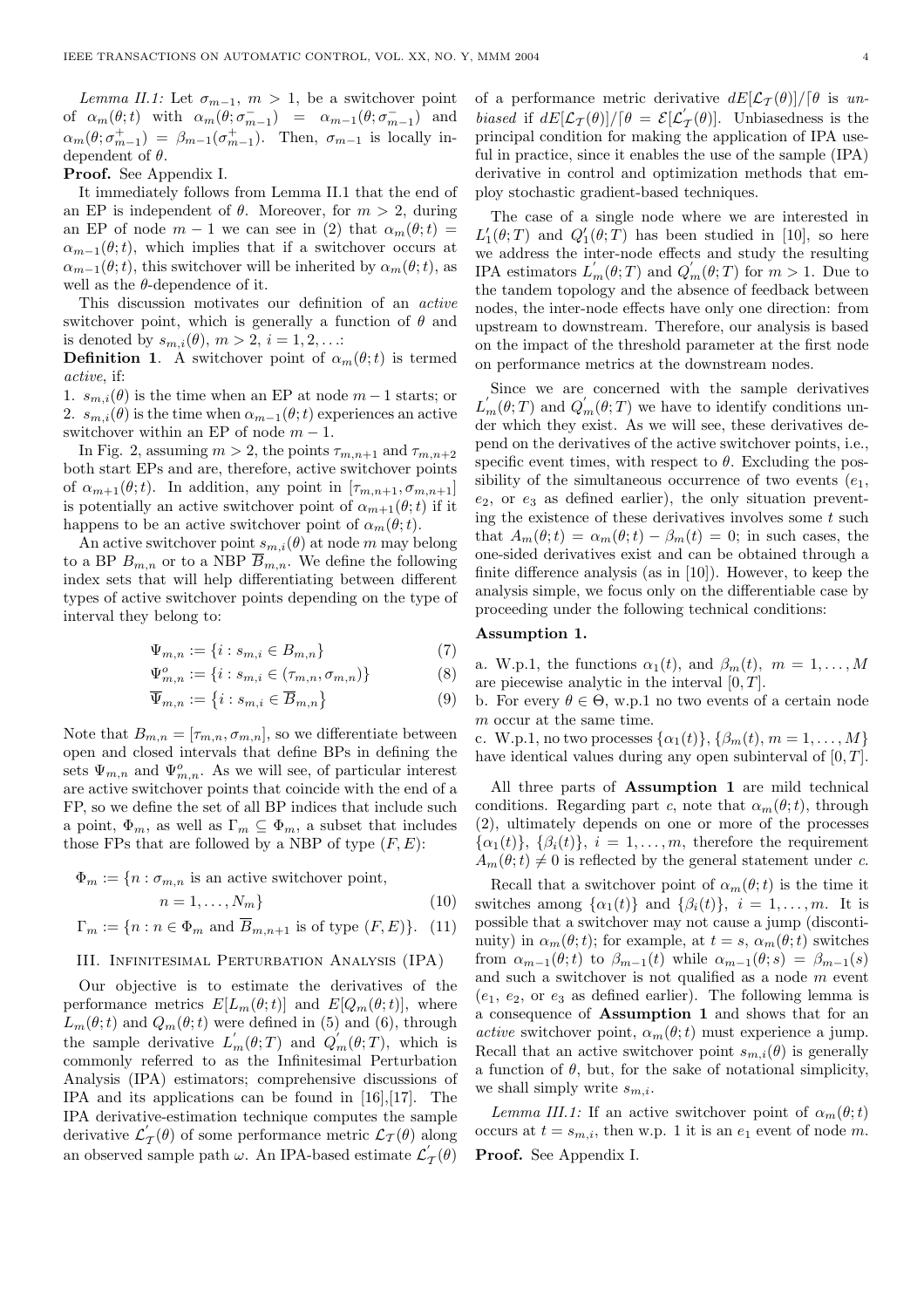#### A. Queue Content Derivatives

We shall proceed by determining the derivative  $x_m^{'}(\theta; t)$ of a buffer level in the SFM with respect to the controllable parameter  $\theta$  and will show that it depends exclusively on the way that  $\theta$  affects the switchover points of  $\alpha_m(\theta; t)$  that were termed "active" in Definition 1. Focusing on active switchover points  $s_{m,i}$ ,  $i = 1, 2, \ldots$  we define the following two quantities for  $m > 1$  that turn out to be crucial in our analysis:

$$
\psi_{m,i} := [\alpha_m(\theta; s_{m,i}^+) - \alpha_m(\theta; s_{m,i}^-)]s_{m,i}', \qquad (12)
$$

and, for  $n \in \Phi_m$ :

$$
\phi_{m,n} := [\alpha_m(\theta; \sigma_{m,n}^+) - \beta_m(\sigma_{m,n})] \sigma'_{m,n}.
$$
 (13)

Let us now consider the derivative  $x'_m(\theta; t)$  of a buffer level in the network with respect to the controllable parameter  $\theta$ . The case  $m = 1$  was considered in [10], so we shall focus on cases with  $m > 1$ . The following establishes the connection between  $x'_m(\theta; t)$  and the two crucial quantities defined above. Note that  $1[\cdot]$  is the usual indicator function.

Lemma III.2: If  $m = 1$ , for  $n = 1, ..., N_1$ 

$$
x_1^{'}(\theta; t) = \begin{cases} 1 & \text{if } t \in B_{1,n} \text{ or } t \in \overline{B}_{1,n+1}, x_1(\theta; \sigma_{1,n}) = \theta \\ 0 & \text{otherwise} \end{cases}
$$

If  $m > 1$ , then for  $n = 1, ..., N_m$ 

$$
x'_{m}(\theta; t) =
$$
  
\n
$$
\begin{cases}\n0 & \text{if } t \in B_{m,n} \\
-\sum_{k=1}^{K_{m,n}(t)} \psi_{m,k} - 1 \left[ \mathbf{n} \in \Phi_{m} \right] \cdot \phi_{m,n} & \text{if } t \in \overline{B}_{m,n+1} \\
(15)\n\end{cases}
$$

where  $K_{m,n}(t)$  is the number of active switchover points in the interval  $(\sigma_{m,n}, t) \subset \overline{B}_{m,n+1}.$ 

Proof. See Appendix I.

It is now clear from (15) that  $\psi_{m,k}$  and  $\phi_{m,n}$  are crucial quantities associated with node  $m$ . In the next two lemmas, we show that they provide the means to connect  $x'_{m}(\theta; t)$ to  $x'_{m-1}(\theta; t)$  and hence shed light into the way in which buffer level perturbations propagate across nodes.

Lemma III.3: For  $m > 1$ , let  $s_{m,i}$  be an active switchover point of  $\alpha_m(\theta; t)$ . If it is the start of an EP at node  $m-1$ , then

$$
\psi_{m,i} = -x'_{m-1}(\theta; s_{m,i}^-)
$$
\n(16)

Otherwise, if  $s_{m,i}$  occurs during an EP of node  $m-1$ , then

$$
\psi_{m,i} = \psi_{m-1,j} \tag{17}
$$

for some j such that  $s_{m,i} = s_{m-1,j}$ . Proof. See Appendix I.

Next for  $m > 1$ , we define:

$$
R_{m,n}(\theta) := \frac{\alpha_m(\theta; \sigma_{m,n}^+) - \beta_m(\sigma_{m,n})}{\alpha_m(\theta; \sigma_{m,n}^+) - \alpha_m(\theta; \sigma_{m,n}^-)} \tag{18}
$$

By definition,  $\sigma_{m,n}$  is the end of a BP at node m. We will make use of  $R_{m,n}(\theta)$  when  $n \in \Phi_m$ , i.e., when  $\sigma_{m,n}$ 

happens to be an active switchover point. If this is the case, then it follows from Lemma III.1 and Assumption 1(b) that  $\beta_m(t)$  is continuous at  $t = \sigma_{m,n}$ . Note that this quantity involves the processing rate information  $\beta_m(\sigma_{m,n})$ (typically known, otherwise measurable) at  $t = \sigma_{m,n}$ , and the values of the incoming traffic rates before and after a BP ends at  $t = \sigma_{m,n}$ . Using this definition, the next lemma allows us to obtain a simple relationship between the two crucial quantities  $\psi_{m,i}$  and  $\phi_{m,n}$ .

Lemma III.4: Let  $n \in \Phi_m$  and  $\sigma_{m,n} = s_{m,i}$  for some active switchover point of  $\alpha_m(\theta; t)$ . Then,

$$
\phi_{m,n} = R_{m,n}(\theta) \cdot \psi_{m,i} \tag{19}
$$

where

$$
0 < R_{m,n}(\theta) \le 1. \tag{20}
$$

Proof. See Appendix I.

Combining Lemmas III.2-III.4 we obtain the following: Theorem III.1: For  $m > 1$  and  $n = 1, \ldots, N_m$ :

$$
x'_{m}(\theta; t) = \qquad \qquad \text{if } t \in B_{m,n}
$$
\n
$$
\begin{cases}\n0 & \text{if } t \in B_{m,n} \\
\sum_{k=1}^{K_{m,n}(t)} x'_{m-i^*}(\theta; s_{m,k}^-) + \mathbf{1}[\mathbf{n} \in \Phi_{m}] \cdot \mathbf{R}_{m,n}(\theta) \mathbf{x}'_{m-i^*}(\theta; \sigma_{m,n}^-) & \text{if } t \in \overline{B}_{m,n+1} \\
\end{cases}
$$
\n(21)

where

(14)

$$
i^* := \min_{j=1,\dots,m-1} \{ j : x_{m-j}(\theta; s_{m,k}) > 0 \}
$$
 (22)

and  $K_{m,n}(t)$  is the number of active switchover points in the interval  $(\sigma_{m,n}, t) \subset \overline{B}_{m,n+1}$ .

Proof. See Appendix I.

Taking a closer look at (21) we get significant insight regarding the process through which changes in the buffer level of one node affect the buffer levels of downstream nodes. Let us view  $x'_{m}(\theta; t)$  as a perturbation in  $x_{m}(\theta; t)$ . For simplicity, let us initially ignore the case where  $n \in$  $\Phi_m$  and assume  $i^* = 1$ . Thus, we have  $x'_m(\theta; t) =$  $\sum_{k=1}^{K_{m,n}(t)} x'_{m-1}(\theta; s_{m,k}^-)$  if  $t \in \overline{B}_{m,n+1}$ . We can see that node  $m-1$  only affects node m at time  $s_{m,k}$  when an EP at node  $m-1$  starts (recalling Definition 1). In simple terms: whenever node  $m-1$  becomes empty, it propagates downstream to m its current perturbation. These perturbations accumulate at m over all  $K_{m,n}(t)$  active switchover points contained in a NBP  $\overline{B}_{m,n+1}$ . For example, in Fig. 3,  $s_{m,i+1}$ is a point where an EP ends at node  $m-1$  while node m is in a NBP; at that time we get  $x'_m(\theta; t) = x'_{m-1}(\theta; s_{m,i+1}^-)$ . Moreover, when the NBP ends at  $\tau_{m,n+1}$ , the value of  $x'_{m}(\theta; \tau_{m,n+1}^{-})$  is in turn propagated downstream to  $m+1$ , before setting  $x'_{m}(\theta; \tau^{+}_{m,n+1}) = 0$  at the start of the ensuing EP at m.

Any cumulative perturbation at m is eliminated by the presence of any BP, i.e., when  $t \in B_{m,n}$  as indicated by (21). For example, in Fig. 3,  $s_{m,i}$  is a point where an EP ends at node  $m - 1$  while node m is in a FP; therefore, it has no effect on  $x_m(\theta; t)$ , i.e.,  $x'_m(\theta; t) = 0$ . The conclusion is that in order for a node to have a chance to propagate a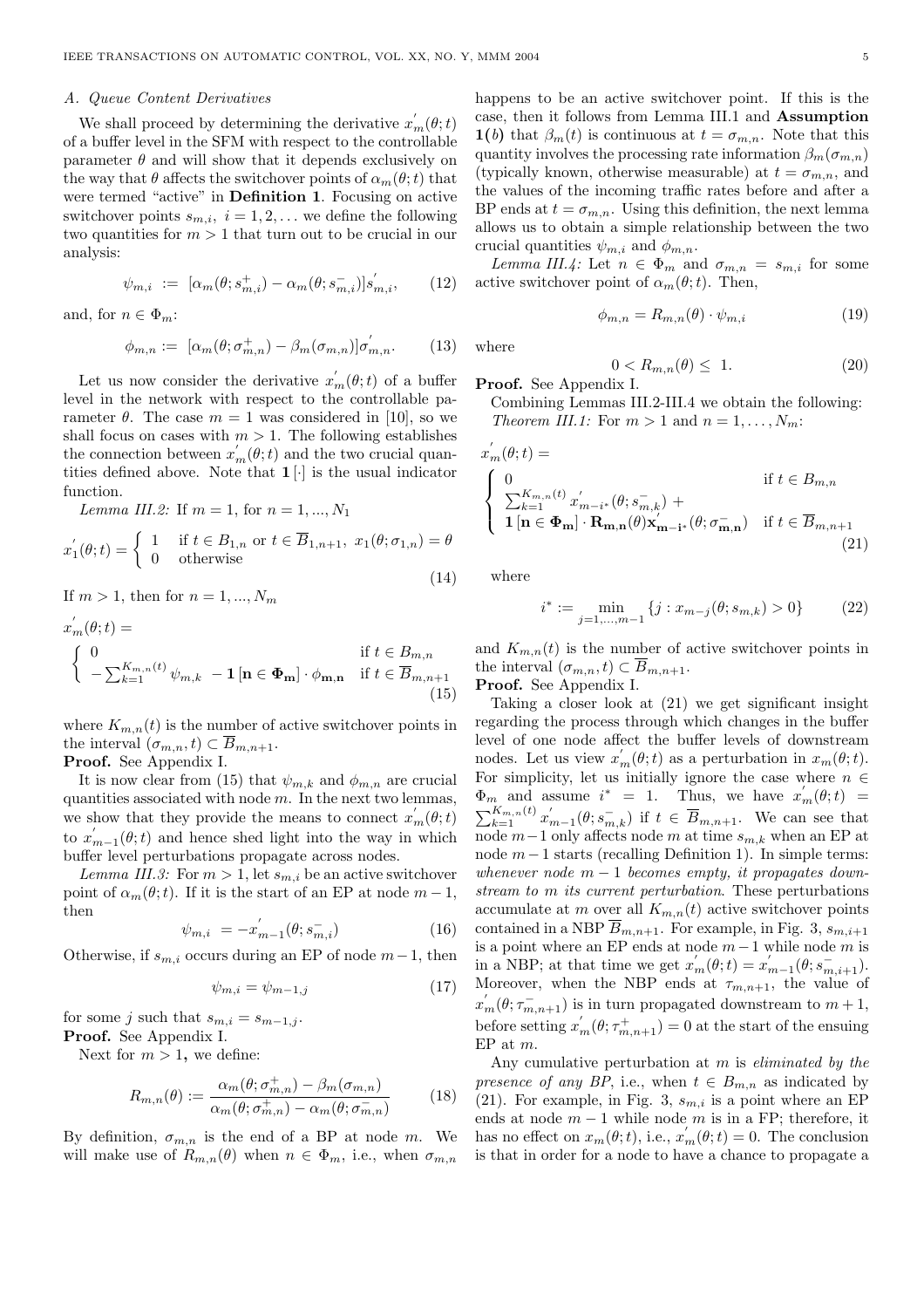

Fig. 3. A sample path example with two adjacent nodes and three active switchover points for  $\alpha_m(\theta; t)$ 

perturbation downstream, it must become empty before it becomes full. In view of this fact, we can argue that control at the edge of a tandem network is generally expected to have a limited impact on nodes that are several hops away, since propagating perturbations requires the combination of several events: a perturbation to be present and to be propagated at the start of an EP before it is eliminated by a FP; moreover this has to be true for a sequence of nodes. The probability of such a joint event is likely to be small as the number of hops increases. This provides an analytical substantiation to the conjecture that congestion in a network cannot be easily regulated through control exercised several hops away, unless the intermediate nodes experience frequent EPs providing the opportunity for perturbation propagation events.

Let us now look at the two aspects that were ignored in the discussion above. First, suppose that  $i^* > 1$ . This means that an EP occurs not just at node  $m - 1$ , but also nodes  $m-2,\ldots,m-i^*$ , all at the same time. Thus, instead of propagating a perturbation from  $m - 1$  to m, the propagation now takes place from  $m-i^*$  to m. Second, let us consider the case where  $n \in \Phi_m$  in (21). This allows an EP that starts at  $m-1$  to cause the end of a FP at node m. When this occurs, only a fraction, given by  $R_{m,n}(\theta)$ , of the perturbation at  $m-1$  is propagated to node m. For example, in Fig. 3, the point  $s_{m,i}$  coincides with  $\sigma_{m,n}$  and it therefore contributes another term scaled by  $R_{m,n}$  as seen in (21).

Finally, note that the discussion above is independent of the way in which the controllable parameter affects the buffer content at  $m = 2$  and subsequently all downstream nodes through (21). In the particular case we are considering, however, we can see from (14) that the derivatives at node 1 are always given by 1. Thus, the entire perturbation analysis process here reduces to counting EP events at all nodes that cause propagations through (21). The only exception is for those events that end an EP at some  $m-1$ and at the same time a  $FP$  at  $m$ ; in this case, the derivative at node m is affected by some amount dependent on  $R_{m,n}(\theta) \in (0,1].$ Up to this point, we have characterized the mechanism through which  $x'_m(\theta; t)$  can be evaluated recursively for all  $m = 1, \ldots, M$ , making use of the quantities  $\psi_m(s_{m,i})$  and  $\phi_m(s_{m,i})$ . In the next two sections, we

concentrate on the sample derivatives of the two performance metrics we have identified,  $L_m(\theta;T)$  and  $Q_m(\theta;T)$ defined in (5) and (6). The case of  $L_1(\theta;T)$  and  $Q_1(\theta;T)$ was considered in [10], so we will focus on  $m > 1$  in what follows.

# B. The IPA Derivative  $L_m(\theta;T)$

Our objective here is to estimate the derivative of the expected loss volume  $E[L_m(\theta; T)]$  at node  $m = 2, ..., M$ through the sample derivative  $L'_m(\theta;T)$ . Let us define  $\mathcal{F}_m$ to be the set of all indices of BPs that happen to be FPs at node m over  $[0, T]$ , i.e.,

$$
F_m := \{ n : x_m(\theta; t) = b_m \text{ for all } t \in B_{m,n}, n = 1, ..., N_m \}.
$$

Observing that only  $FPs$  at node m will experience loss, we have

$$
L_m(\theta;T) = \sum_{n \in F_m} \int_{\tau_{m,n}}^{\sigma_{m,n}} \gamma_m(\theta;t)dt,
$$

and

$$
L'_{m}(\theta;T) = \sum_{n \in F_m} \frac{d}{d\theta} \int_{\tau_{m,n}}^{\sigma_{m,n}} \gamma_m(\theta;t) dt.
$$
 (23)

By Lemma III.1 and **Assumption 1(b)**,  $\tau_{m,n}$  cannot be an active switchover point, since at  $\tau_{m,n}$  a node m event of type  $e_3$  must occur. Therefore, for any  $n \in F_m$ , active switchover points can occur either in the open FP interval  $(\tau_{m,n}, \sigma_{m,n})$  or they may coincide with the end of the FP at time  $\sigma_{m,n}$ .

To establish an expression for  $L'_m(\theta;T)$  in terms of observable sample path data we need three preliminary results, stated below as Lemmas III.5-III.7. Since we focus on node  $m$ , we drop the subscript  $m$  for notational convenience in presenting these results.

Lemma III.5: For  $n \in F$ ,

$$
\frac{d}{d\theta} \int_{\tau_n}^{\sigma_n} \gamma(\theta; t) dt = \left[ A(\theta; \sigma_n^-) \sigma_n' - A(\theta; \tau_n) \tau_n' \right] - \sum_{k \in \Psi_n^o} \psi_k
$$
\n(24)

Proof. See Appendix I.

Lemma III.6: For  $n \in F$ ,

$$
A(\theta; \tau_n)\tau'_n(\theta) = \sum_{k \in \overline{\Psi}_n} \psi_k + A(\theta; \sigma^+_{n-1})\sigma'_{n-1} \qquad (25)
$$

Proof. See Appendix I.

The next result concerns the end point  $\sigma_n$  of a FP. Lemma III.7: For  $n \in F$ ,

$$
[A(\theta; \sigma_n^+) - A(\theta; \sigma_n^-)]\sigma_n' = \begin{cases} \psi_i, & \text{if } n \in \Phi \text{ with } \sigma_n = s_i \\ 0, & \text{if } n \notin \Phi \end{cases}
$$
(26)

Proof. See Appendix I.

We can now obtain the IPA derivative  $L'_m(\theta;T)$ , using once again the subscript  $m$ . We will also introduce the set

$$
\Omega_{m,n} = \Psi_{m,n} \cup \overline{\Psi}_{m,n} \tag{27}
$$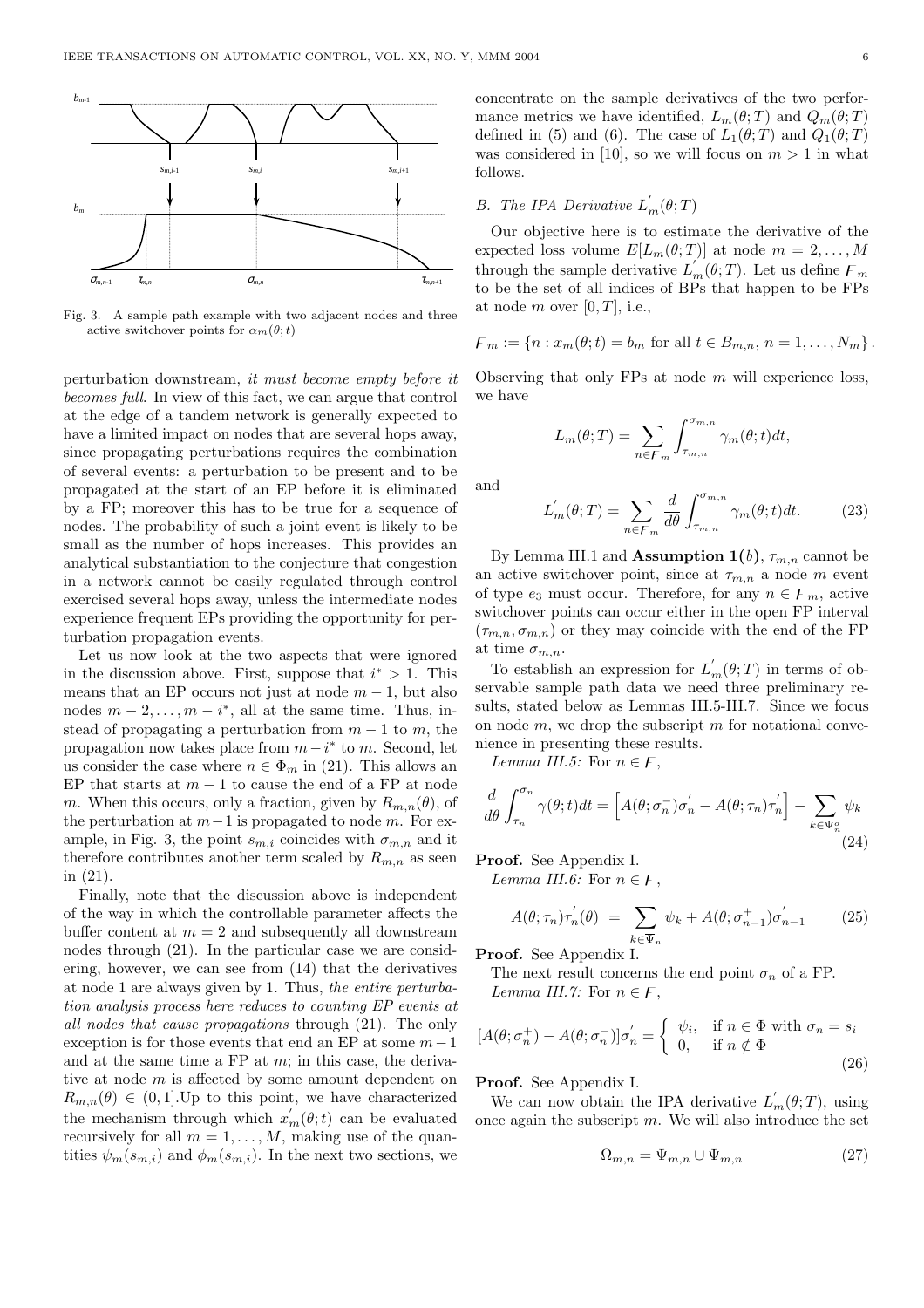which, recalling  $(7)$  and  $(9)$ , includes the indices i of all active switchover points in the BP  $B_{m,n} = [\tau_{m,n}(\theta), \sigma_{m,n}(\theta)]$ and the NBP that precedes it  $\overline{B}_{m,n} = (\sigma_{m,n-1}, \tau_{m,n}).$ 

*Theorem III.2:* The loss volume IPA derivative,  $L'_m(\theta;T)$ ,  $m = 2, \ldots, M$ , has the following form:

$$
L'_{m}(\theta;T) = -\sum_{n \in F_m} \sum_{i \in \Omega_{m,n}} \psi_{m,i} + \sum_{n \in \Gamma_m} \phi_{m,n} \qquad (28)
$$

where  $\psi_{m,i}$  and  $\phi_{m,n}$  are given by (16)-(17) and (19). Proof. See Appendix I.

In simple terms, to obtain  $L'_m(\theta;T)$  we accumulate terms  $-\psi_{m,i}$  over all active switchover points  $s_{m,i}$  for each interval  $(\sigma_{m,n-1}, \sigma_{m,n}], n = 1, 2, \ldots$  However, the result contributes to  $L'_m(\theta,T)$  only if  $\sigma_{m,n}$  ends a FP. The second term of (28) modifies the accumulation process as follows: Occasionally,  $\sigma_{m,n}$  is followed by a NBP  $(\sigma_{m,n}, \tau_{m,n+1})$  of type  $(F, E)$ , i.e., the buffer at node m becomes empty. When this event takes place, the contribution  $-\psi_{m,i}$  for  $s_{m,i} = \sigma_{m,n}$  is modified by adding  $\phi_{m,n}$  to it. In the example shown in Fig. 3, there are two active switchover points in the interval  $(\sigma_{m,n-1}, \sigma_{m,n})$  at  $s_{m,i-1}$  and at  $s_{m,i}$ . These contribute terms  $-\psi_{m,i-1}$  and  $-\psi_{m,i}$  to  $L'_m(\theta;T)$  since the BP that ends at  $\sigma_{m,n}$  is a FP. The second one happens to coincide with the end of the FP, i.e.,  $s_{m,i} = \sigma_{m,n}$ . Since the next NBP is of type  $(F, E)$ , we have  $n \in \Gamma_m$  and a term  $\phi_{m,n}$  is contributed to  $L_m(\theta;T)$ . In addition, the active switchover point at  $s_{m,i+1}$  does not contribute to  $L'_m(\theta;T)$ .

The terms  $\psi_{m,i}$  and  $\phi_{m,n}$  are given in Lemmas III.3 and III.4, where we can see that they depend on the derivatives  $x'_{m-1}(\theta; s^-_{m,i})$  propagated from the upstream node  $m-1$ through every EP event that occurs at  $m-1$ . These derivatives are in turn provided by (21) in Theorem III.1. We emphasize the fact that, as in earlier work for a single node SFM [10], the IPA estimator does not involve any knowledge of the stochastic processes characterizing arriving traffic or node processing and allows for the possibility of correlations. The only information involved is the one required to calculate  $R_{m,n}$  in (21), which, incidentally, occurs only when the end of a FP happens to be an active switchover point; one can argue that under certain loading conditions such contributions (recall also that  $0 < R_{m,n} \leq 1$ ) are minimal and could be ignored for the benefit of obtaining computationally efficient approximations; in this case, (28) becomes a simple counter, since the values of  $\psi_{m,i}$  are originally given by  $-1$  at node 1, as seen in (14). This is further discussed in Section 4.

Theorem III.3: The IPA derivative,  $L'_m(\theta;T)$ ,  $m =$  $2, \ldots, M$ , is unbiased, i.e.,

$$
E\left[L_m'(\theta;T)\right] = \frac{dE[L_m(\theta;T)]}{d\theta}
$$
*Proof:* See Appendix II.

# C. The IPA Derivative  $Q'_{m}(\theta;T)$

Recall the definition of  $Q_m(\theta;T)$  in (6). By partioning  $[0, T]$  into NBPs and BPs and recalling that  $N_m$  was defined as the total number of BPs in  $[0, T]$ , we have

$$
Q_m(\theta;T) = \sum_{n=1}^{N_m} \left[ \int_{\sigma_{m,n-1}}^{\tau_{m,n}} x_m(\theta;t)dt + \int_{\tau_{m,n}}^{\sigma_{m,n}} x_m(\theta;t)dt \right]
$$

Upon taking derivatives with respect to  $\theta$  and in view of the fact that  $x_m(\theta; t)$  is continuous in t, we obtain

$$
Q'_{m}(\theta;T) = \sum_{n=1}^{N_{m}} \int_{\sigma_{m,n-1}}^{\tau_{m,n}} x'_{m}(\theta;t)dt + \sum_{n=1}^{N_{m}} \left\{ x_{m}(\theta;\tau_{m,n})\tau'_{m,n} - x_{m}(\theta;\sigma_{m,n-1})\sigma'_{m,n-1} \right\} + \sum_{n=1}^{N_{m}} \int_{\tau_{m,n}}^{\sigma_{m,n}} x'_{m}(\theta;t)dt + \sum_{n=1}^{N_{m}} \left\{ x_{m}(\theta;\sigma_{m,n})\sigma'_{m,n} - x_{m}(\theta;\tau_{m,n})\tau'_{m,n} \right\}
$$

After taking into account the cancellation of several terms and in view of the fact that  $\sigma'_{m,0} = \sigma'_{m,N_m} = 0$ , this reduces to

$$
Q'_{m}(\theta;T) = \sum_{n=1}^{N_{m}} \left[ \int_{\sigma_{m,n-1}}^{\tau_{m,n}} x'_{m}(\theta;t)dt + \int_{\tau_{m,n}}^{\sigma_{m,n}} x'_{m}(\theta;t)dt \right].
$$
\n(29)

We can now make use of the expression for  $x'_{m}(\theta; t)$  derived in Lemma III.2 and Theorem III.1 to obtain the IPA estimator  $Q'_{m}(\theta;T)$  for  $m = 2, ..., M$ .

Theorem III.4: The workload IPA derivative,  $Q'_m(\theta;T)$ ,  $m = 2, \ldots, M$ , has the following form:

$$
Q'_{m}(\theta;T) = -\sum_{n=1}^{N_{m}} \sum_{i \in \overline{\Psi}_{m,n}} [\tau_{m,n} - s_{m,i}] \psi_{m,i} - \sum_{n \in \Phi_{m}} [\tau_{m,n+1} - \sigma_{m,n}] \phi_{m,n}
$$
(30)

where  $\psi_{m,i}$  and  $\phi_{m,n}$  are given by (16)-(17) and (19). Proof. See Appendix I.

For a simple interpretation of the IPA estimator (30), note that, similar to the IPA estimator in (28), it involves accumulating terms  $-\psi_{m,i}$  over active switchover points  $s_{m,i}$ . In this case, however, we are only interested in  $s_{m,i}$  contained in NBPs  $(\sigma_{m,n-1}, \tau_{m,n}), n = 1, \ldots, N_m.$ The accumulation is done at  $\tau_{m,n}$  with each such term scaled by  $[\tau_{m,n} - s_{m,i}]$  measuring the time elapsed since the switchover point took place. The second term in (30) adds similar contributions made at the end of a NBP of type  $(F, E)$  due to active switchover points that coincide with the end of a FP at some time  $\sigma_{m,n}$ .

Theorem III.5: The IPA derivative,  $Q'_m(\theta;T)$ ,  $m =$  $2, \ldots, M$ , is unbiased, i.e.,

$$
E\left[Q'_{m}(\theta;T)\right] = \frac{dE[Q_{m}(\theta;T)]}{d\theta}
$$
  
Appendix II

Proof. See Appendix II.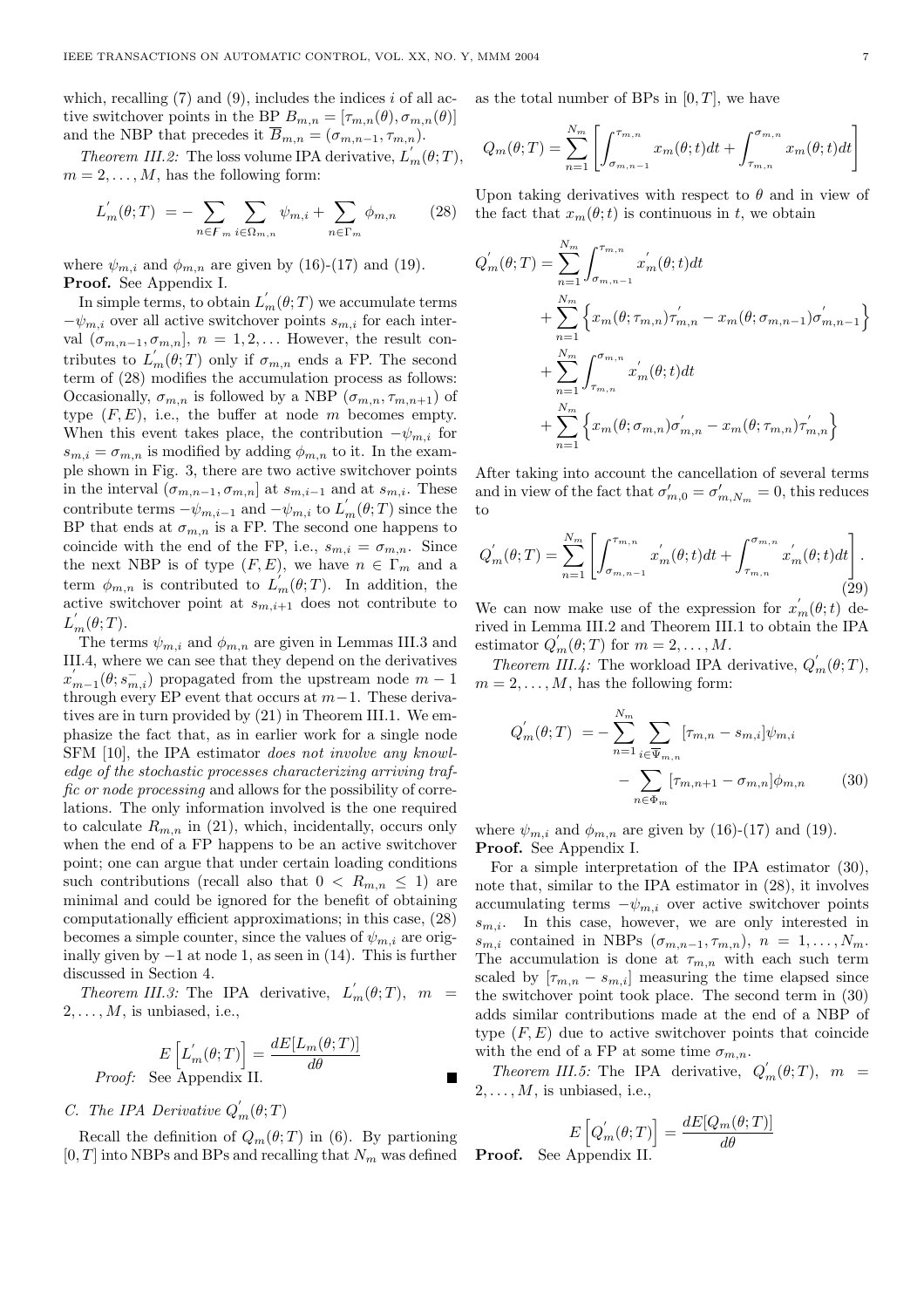#### IV. Experimental Network Optimization Results

This section presents results of simulation experiments in which we optimized a weighted sum of loss and workload in the two-queue tandem system shown in Fig. 4, as a function of the buffer limits (buffer sizes) at the two queues. All of the experiments were performed using the Georgia Tech Network Simulator (GTNetS) [22], modified to include the requisite IPA derivative calculations.



Fig. 4. Topology: Two-Stage Simulations

The approach we have taken here is to purposefully adopt a very practical engineering point of view in trying to integrate the analytical results of the previous section with a stochastic optimization methodology. We have made several simplifications, our goal being to test the "practical" value of using IPA estimates to dynamically improve (in an acceptable time scale) network performance within an optimization framework. First of all, because of the simple form of the IPA estimators of the derivatives of loss (28) and work (30) for the SFM, all data required for their evaluation can be directly obtained from a sample path of the actual queueing system, as was also done and explained in detail in our earlier work [10]. In other words, the form of the IPA estimators is obtained by analyzing the system as a SFM, but the associated values are based on real data. This provides a good approximation of the performance derivative estimates of the queueing system (which, if obtained directly from the queueing system, would be biased). Secondly, we implemented a standard stochastic approximation technique (e.g., see [23]) in conjunction with the IPA derivatives obtained in Section 3, but included some simple heuristics that are empirically known to accelerate convergence, at the expense of staying within the bounds of the usual technical conditions required to guarantee convergence. In addition, although all our analysis is based on the assumption that all observed sample paths start with all queues at the empty state, we have nonetheless applied the IPA estimates at the nth iteration of the optimization algorithm using the ending state of the  $(n-1)$ th iteration.

The final simplifying step we have taken concerns the contribution of the term involving  $\phi_{m,n}$  in the IPA estimators  $(28)$  and  $(30)$ . As already argued, based on  $(14)$ ,  $(16)$ -(17), and (19)-(20), each instance of this term is bounded by [0, 1]. Moreover, the term is nonzero only when an active switchover point coincides with the end of a FP at node 2, i.e., an EP starts at node 1 causing a FP to end at node 2. This is likely to occur only when the buffer limits are largely imbalanced (that of node 2 is too small), in which case the performance sensitivity with respect to the buffer limit of node 2 is expected to be large (hence, the buffer limit of node 2 will be increased at the next algorithm iteration), making the contribution of a term bounded by [0, 1] likely to be negligible. Since this argument is obviously not rigorous, we proceeded by performing the optimization process twice: once with all these terms ignored, and once with the values of these terms, whenever they arise, set to their maximum value of 1. We found the results numerically indistinguishable, substantiating this approximation. The significance of the approximation cannot be overemphasized: without the inclusion of the term involving  $\phi_{m,n}$ in the IPA estimators, these estimators are fully nonparameteric, i.e., they require only simple event counters and timers and no traffic rate information whatsoever, since  $R_{m,n}$  in (18) is no longer involved.

In the system of Fig. 4, intended to represent the operation of a communication network, the inflow process at the first queue consists of  $n_1$  multiplexed on–off data sources generating bursty traffic. When in the on state, each source generates a continuous data stream at the rate of  $\alpha$  bits per second. These data streams are used to construct 554-byte UDP packets which are forwarded to the buffer at the first queue and thence across the rest of the network. The on times and off times are iid random variables sampled from the exponential distribution with mean 0.1 seconds. The channel transporting packets from the first queue to the second queue has a capacity of  $\beta_1$  bps. The inflow process to the second queue consists of the outflow process from the first queue and of traffic from the background generator. The backgrond traffic consists of  $n_2$  independent sources. Each one of these sources has the same statistical characteristics as the sources to the first queue. The outgoing channel from the second queue has a capacity of  $\beta_2$  bps.

Note that the average bit rate from either one of the independent sources is  $\alpha/2$  bps, since the expected durations of the off periods and the on periods are identical. Therefore, the expected bit rate of the aggregate flow to the first queue is  $(n_1 \alpha/2) \times (554/512)$ , where the latter term accounts for the insertion of the headers. Consequently, the traffic intensity at the first queue, denoted by  $\rho_1$ , is given by

$$
\rho_1 = n_1 \times \frac{\alpha}{2} \times \frac{554}{512} \times \frac{1}{\beta_1}.
$$
 (31)

Similarly, the traffic intensity of the second queue is denoted by  $\rho_2$ . In our simulation experiments we set  $n_1 =$  $n_2 = 100, \beta_1 = 10 \text{ Mbps}, \text{ and } \beta_2 = 20 \text{ Mbps}.$  Our simulation program was designed to utilize the traffic intensities as simulation input, and we set  $\rho_1 = \rho_2 = 0.95$ . The program then calculated  $\alpha$  according to (31).

Let  $\theta = (\theta_1, \theta_2)$  denote the two-dimensional parameter vector consisting of the buffer limits at the first and second queue respectively. Recall that the loss volumes and workloads at the two queues are denoted by  $L_i(\theta; \mathbf{T})$  and  $Q_i(\theta; \mathbf{T}), i = 1, 2$ . Let us define the cost function  $F(\theta; \mathbf{T})$ as the following weighted sum of the average loss rate and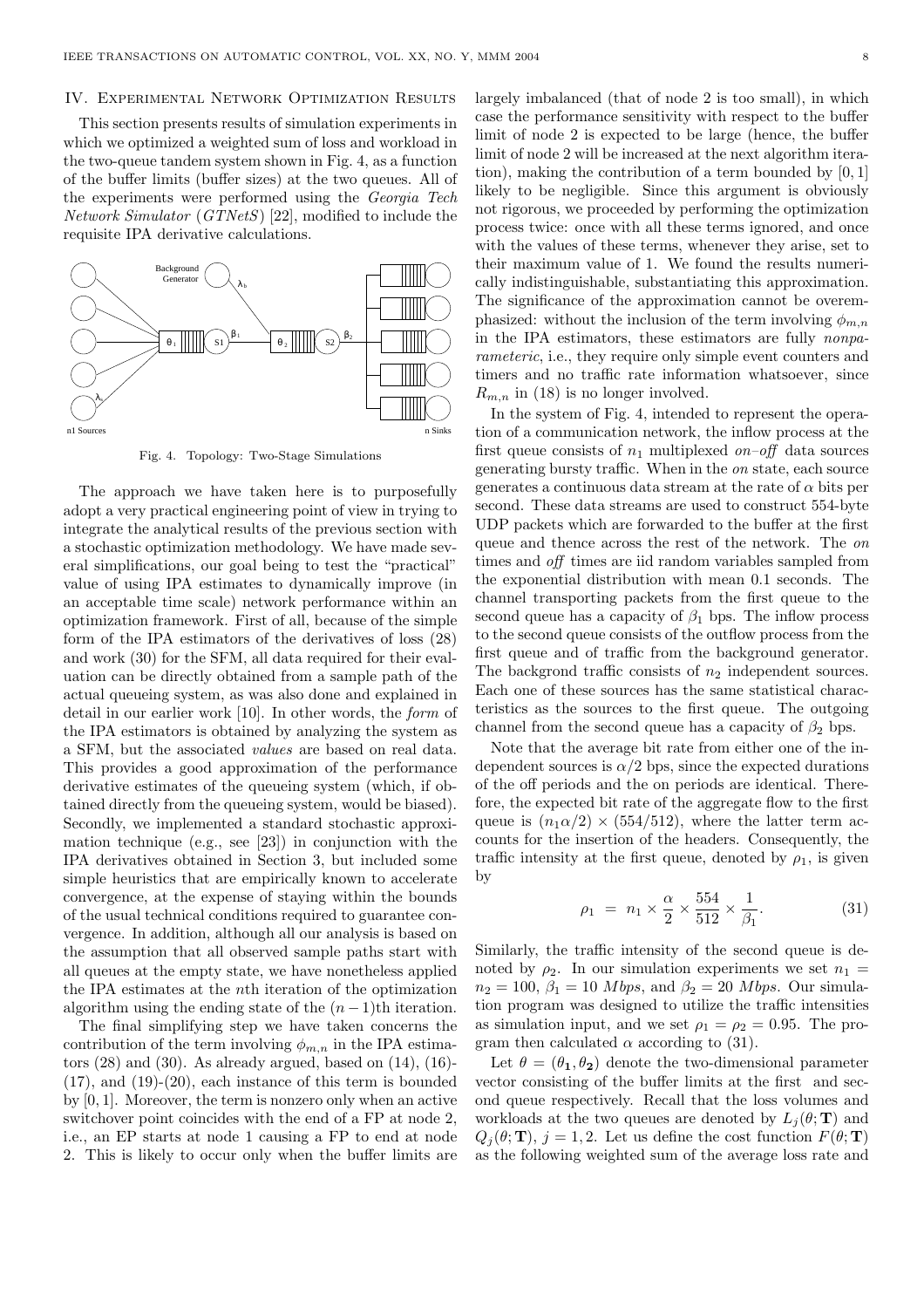workload rate.

$$
F(\theta; \mathbf{T}) = \frac{1}{T} \left[ L_1(\theta; \mathbf{T}) + \mathbf{10Q_1}(\theta; \mathbf{T}) + L_2(\theta; \mathbf{T}) + 2\mathbf{0Q_2}(\theta; \mathbf{T}) \right].
$$
 (32)

We set the value of T to  $T = 1$ . We seek to minimize this function using a standard stochastic approximation technique (e.g., see [23]) in conjunction with the IPA derivatives obtained in Section 3. The optimization algorithm iteratively computes a sequence of points,  $\theta(i) = (\theta(i)_1, \theta(i)_2),$  $i = 1, 2, \ldots$ . Its basic iteration step has the form:

$$
\theta(\mathbf{i} + \mathbf{1}) = \theta(\mathbf{i}) - \zeta(\mathbf{i})\mathbf{h}(\mathbf{i}), \tag{33}
$$

where  $\zeta(i) \geq 0$  is the *i*th stepsize (we adopted  $\zeta(i)$  =  $10/i^{0.6}$ , and  $h(i)$  is an estimate of the gradient of  $F(\theta(i); T)$  obtained via IPA. As already pointed out, because of the simple form of the IPA estimators (28) and (30) for the SFM, all data required for their evaluation can be directly obtained from a sample path of the actual queueing system. In addition, we used a simple heuristic to bound the displacement  $\theta(i + 1) - \theta(i)$  along each coordinate by modifying the vector  $h(i) = (h(i)_1, h(i)_2)$ as follows. We first computed the partial derivatives  $\partial F(\theta(\mathbf{i});\mathbf{T})$  $\frac{\Gamma(\theta(i);{\bf T})}{\partial \theta(i)_j}, \; j = 1,2.$  If  $|\zeta(i)\frac{\partial F(\theta(i);{\bf T})}{\partial \theta(i)_j}$  $\left|\frac{\partial \theta(i);T}{\partial \theta(i)}\right| \leq 5$  then we set  $h(i)_j = \frac{\partial F(\theta(i); \mathbf{T})}{\partial \theta(i)}$  $\frac{\partial \bar{\theta}(\theta(i); \mathbf{T})}{\partial \theta(i)_j}$ , and if  $|\zeta(i) \frac{\partial F(\theta(i); \mathbf{T})}{\partial \theta(i)_j}$  $\frac{\partial \theta(i)}{\partial \theta(i)}$  > 5 then we set  $h(i)_j = 5 \text{sgn}(\frac{\partial \text{F}(\theta(i); \text{T})}{\partial \theta(i)_j}) / \zeta(i).$ 

The parameters  $\dot{\theta}$ (i)<sub>i</sub> (j = 1, 2) were considered as real numbers, but the simulation runs were performed at the respective integer values closest to them. Recall that the simulation time horizon at each iteration point  $\theta(i)$  was  $T = 1.0$  second. The simulation state at the end of each iteration was preserved, and used as the initial state for the simulation at the next iteration point,  $\theta(i+1)$ . Likewise, we preserved the final state of the process of computing the IPA derivative, and used it as the initial state for the IPA derivative process at the next iteration. Note that only one random seed is called for each optimization experiment.



Fig. 5.  $\theta(i)_1$  Adjustments vs. Time

We ran the optimization algorithm twice, with two different initial parameters: first with  $\theta(1) = (5, 5)$ , and then

 40 Initial Limit 5 Initial Limit 40 35 30 25 Queue 2 Limit Queue 2 Limit 20 15 10 5  $0\frac{L}{0}$  0 20 40 60 80 100 Time

Fig. 6.  $\theta(i)_2$  Adjustments vs. Time

with  $\theta(1) = (40, 40)$ . In either case we ran the algorithm for 100 iterations (i.e., 100 seconds). For each experiment, we plotted the evolution of  $\theta(i)_1$  and  $\theta(i)_2$  as a function of i, and show the results in Figs. 5 and 6 respectively. Each of the figures shows one trajectory for the  $\theta(1) = (5, 5)$  initial condition, and a second one for the  $\theta(1) = (40, 40)$  initial condition. The results indicate asymptotic convergence to approximately  $\hat{\theta} = (15, 14)$  within approximately 20 seconds. As already mentioned, this optimization process was performed without the term involving  $\phi_{m,n}$  in the IPA estimators (28) and (30); it was then repeated with the inclusion of this term set to 1 (its upper bound) in all instances when it arises and the results obtained corresponding to Figs. 5 and 6 were numerically indistinguishable.



Finally, to add validity to these results, we plotted the graph of  $F(\theta_1, \theta_2; T)$  as shown in Fig. 7. Each point on the plot is the average of 10 separate simulation experiments with  $T = 100$  seconds, each with a different seed for the random number generators. However, each set of the 10 simulation experiments uses the same set of 10 random seeds as all other sets of experiments. This graph clearly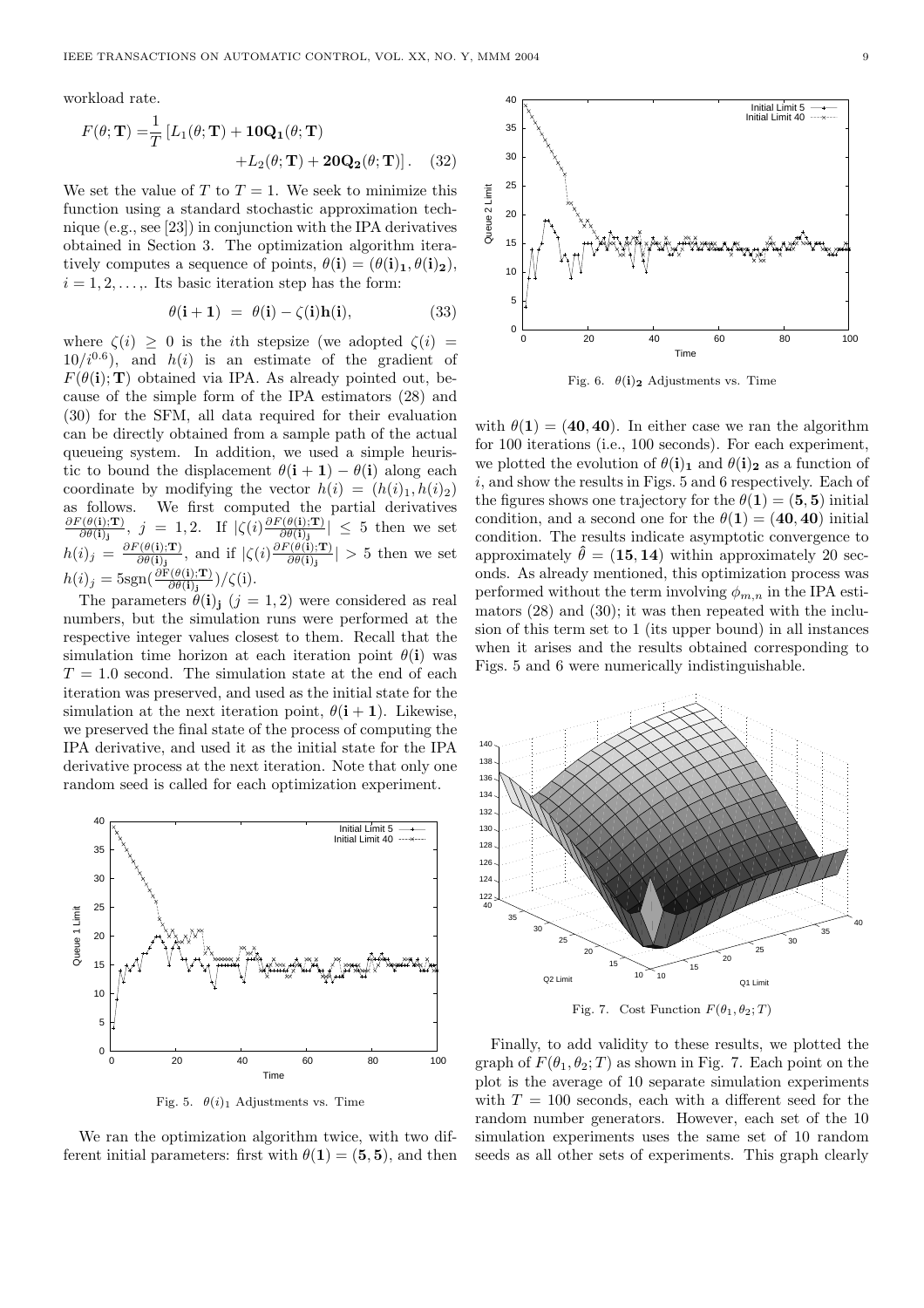corroborates the results obtained by the optimization runs, i.e., it shows that  $\hat{\theta} = (15, 14)$  is indeed optimal.

#### V. Conclusions and Future Work

We have considered in this paper a Stochastic Flow Model (SFM) for a communication network of multiple nodes in tandem. Our objective is to control threshold parameters at network nodes so as to optimize performance captured by combining loss and workload metrics. We have developed IPA estimators for these metrics with respect to the threshold and shown them to be unbiased. The simplicity of the estimators derived and the fact they are not dependent on knowledge of the traffic arrival or service processes makes them attractive for on-line control and optimization. This work has extended results applicable to a single-node, single-class SFM in [10], and the next step is to incorporate multiple traffic classes at various nodes, along the lines of [12]. Our ongoing work is also investigating the use of this approach in general topology networks, which we believe to be possible. For example, the presence of cross-traffic at node m in our SFM can be captured by varying the processing rate  $\beta_m(t)$  at that node. Finally, and very importantly, ongoing work is also considering how to develop IPA and related control and optimization methods that include network feedback effects (i.e., allowing arriving traffic processes to depend on the buffer content in different ways); some related initial results are reported in [21].

# Appendix I

## Proof of Lemma II.1

Recalling (2), we have  $x_{m-1}(\theta; \sigma_{m-1}^-) = 0$  and  $x_{m-1}(\theta; \sigma_{m-1}^+) > 0$ , which implies that at  $\sigma_{m-1}$  there is a change of sign in  $A_{m-1}(\theta; t) = \alpha_{m-1}(\theta; t) - \beta_{m-1}(t)$  from non-positive to positive. For  $m = 2$ , since  $\alpha_1(t)$  and  $\beta_1(t)$ are independent of  $\theta$ , the time of the sign change of  $A_1(t)$ is independent of  $\theta$  too, and it follows that  $\sigma_1$  is locally independent of  $\theta$ . For  $m > 2$ , there are two ways in which a sign change in  $A_{m-1}(\sigma_{m-1})$  can take place: continuously or as a result of a jump in either  $\alpha_{m-1}(\theta; t)$  or  $\beta_{m-1}(t)$  at  $t = \sigma_{m-1}$ . Let us consider each of these two cases next.

If no discontinuity occurs at  $t = \sigma_{m-1}$ , then by (2), we have either  $\alpha_{m-1}(\theta;t) = \alpha_{m-2}(\theta;t)$  or  $\alpha_{m-1}(\theta;t) = \beta_{m-2}(t)$ . In the latter case,  $A_{m-1}(\theta;\sigma_{m-1}) =$  $\beta_{m-2}(\sigma_{m-1}) - \beta_{m-1}(\sigma_{m-1})$  is clearly independent of θ. In the former case, we have  $A_{m-1}(\theta; \sigma_{m-1})$  =  $\alpha_{m-2}(\theta; \sigma_{m-1}) - \beta_{m-1}(\sigma_{m-1})$  where, once again, either  $\alpha_{m-2}(\theta;t) = \alpha_{m-3}(\theta;t)$  or  $\alpha_{m-2}(\theta;t) = \beta_{m-3}(t)$  at  $t =$  $\sigma_{m-1}$ . In the latter case,  $A_{m-1}(\theta; \sigma_{m-1}) = \beta_{m-3}(\sigma_{m-1})$  –  $\beta_{m-1}(\sigma_{m-1})$  is independent of  $\theta$ . In the former case, we have  $A_{m-1}(\theta; \sigma_{m-1}) = \alpha_{m-3}(\theta; \sigma_{m-1}) - \beta_{m-1}(\sigma_{m-1})$ and the process repeats until we get  $A_{m-1}(\theta; \sigma_{m-1})$  =  $\alpha_1(\sigma_{m-1}) - \beta_{m-1}(\sigma_{m-1})$  which is independent of  $\theta$ . Thus, if the change in sign occurs continuously, we conclude that  $\sigma_{m-1}$  is independent of  $\theta$ .

This leaves only the possibility that the sign change occurs as a result of a jump in either  $\alpha_{m-1}(\theta; t)$  or  $\beta_{m-1}(t)$  at  $t = \sigma_{m-1}$ . Note that  $\alpha_{m-1}(\theta; t)$  and  $\beta_{m-1}(t)$  may jump simultaneously at  $t = \sigma_{m-1}$ , but only one of them dominates the sign change, i.e., the jump in the other one alone would not have caused the sign change. The dominating jump in  $\beta_{m-1}(t)$  is obviously independent of  $\theta$ . Therefore, the only possibility is that  $\alpha_{m-1}(\theta; t)$  experiences a dominating jump at  $t = \sigma_{m-1}$ . Moreover, since  $\alpha_{m-1}(\theta; t) - \beta_{m-1}(t)$ experiences a sign change from non-positive to positive,  $\alpha_{m-1}(\theta;t)$  must switch to a larger value at  $\sigma_{m-1}$ , i.e.,  $\alpha_{m-1}(\theta; \sigma_{m-1}^-) < \alpha_{m-1}(\theta; \sigma_{m-1}^+).$ 

The jump of  $\alpha_{m-1}(\theta; t)$  has three possible ways of occurring: (i) switching from  $\beta_{m-2}(t)$  to  $\alpha_{m-2}(\theta; t)$ , (ii) switching from  $\alpha_{m-2}(\theta; t)$  to  $\beta_{m-2}(t)$ , or (*iii*) having  $\alpha_{m-1}(\theta;t) = \alpha_{m-2}(\theta;t)$  because  $x_{m-2}(\theta;t) = 0$ , and inheriting a jump of  $\alpha_{m-2}(\theta; t)$  at that time.

Case  $(i)$  is infeasible by the following argument: if  $\sigma_{m-1}$  is a switchover point of  $\alpha_{m-1}(\theta; t)$  from  $\beta_{m-2}(t)$ to  $\alpha_{m-2}(\theta; t)$ , then the buffer at node  $m-2$  becomes empty at that time, which implies that  $\beta_{m-2}(\sigma_{m-1})$  –  $\alpha_{m-2}(\theta;\sigma_{m-1})$  > 0; this contradicts the fact that  $\alpha_{m-1}(\theta; t)$  must switch to a larger value at  $\sigma_{m-1}$ .

If case (iii) applies, then  $\alpha_{m-2}(\theta; t)$  must switch to a larger value at  $\sigma_{m-1}$ , and we repeat the same argument as the one used above for  $\alpha_{m-1}(\theta; t)$  until either case  $(ii)$ applies for some  $\alpha_{m-i}(\theta; t)$  with  $m-i > 2$  or we reach node 2, in which case only case  $(ii)$  is possible.

Thus, the proof reduces to considering case  $(ii)$ , i.e., showing that if  $\sigma_{m-1}$  is a switchover point of  $\alpha_{m-1}(\theta; t)$  with  $\alpha_{m-1}(\theta; \sigma_{m-1}^{-}) = \alpha_{m-2}(\theta; \sigma_{m-1}^{-})$  and  $\alpha_{m-1}(\theta; \sigma_{m-1}^+) = \beta_{m-2}(\sigma_{m-1}^+)$  then,  $\sigma_{m-1}$  is locally independent of  $\theta$ . Observe that this is precisely the statement of the lemma with m replaced by  $m-1$  in  $\alpha_m(\theta; t)$  and  $\beta_{m-1}(t)$ . Therefore, using the same argument as above, this process is repeated until the proof is reduced to showing that if  $\sigma_{m-1}$  is a switchover point of  $\alpha_2(\theta; t)$  with  $\alpha_2(\theta; \sigma_{m-1}^-) = \alpha_1(\sigma_{m-1}^-)$  and  $\alpha_2(\theta; \sigma_{m-1}^+) = \beta_1(\sigma_{m-1}^+)$ then  $\sigma_{m-1}$  is locally independent of  $\theta$ . This, however, was already established above based on the fact that  $\alpha_1(t)$  and  $\beta_1(t)$  are both defining processes independent of  $\theta$ .

# Proof of Lemma III.1

If  $s_{m,i}$  is an active switchover point of  $\alpha_m(\theta; t)$ , it follows from (2) and Definition 1 that there are two possible cases: (i) an EP starts at node  $m-1$ , or (ii)  $s_{m,i}$  lies within an EP of node  $m-1$  and is an active switchover point of  $\alpha_{m-1}(\theta;t)$ .

In case (i), an event  $e_3$  occurs at node  $m-1$ . By Assumption 1(c), we can only have  $\beta_{m-1}(t) = \alpha_{m-1}(\theta; t)$ at a single time instant and by **Assumption 1(b)** that cannot coincide with another event at node  $m-1$ . Therefore,  $\alpha_m(\theta; t)$  must experience a jump from  $\beta_{m-1}(t)$  to  $\alpha_{m-1}(\theta; t)$  at  $t = s_{m,i}$ , which is an  $e_1$  event at node m.

In case (ii),  $s_{m,i}$  is an active switchover point of  $\alpha_{m-1}(\theta;t)$ , so either it starts an EP at node  $m-2$  or it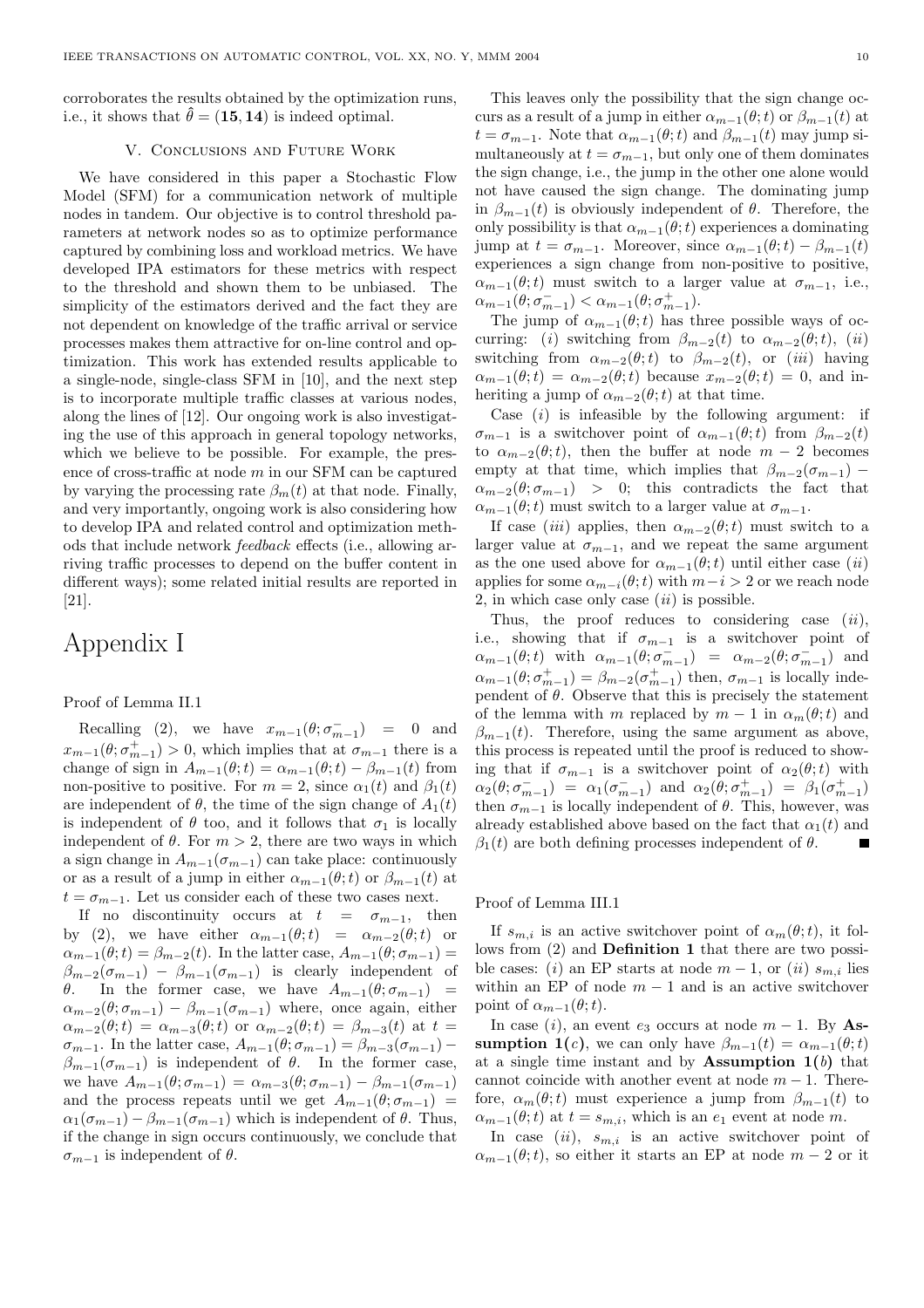is an active switchover point of  $\alpha_{m-2}(\theta; t)$ . Thus, we repeat the previous argument until the only remaining case is that  $s_{m,i}$  is an active switchover point of  $\alpha_2(\theta; t)$ . In this case,  $s_{m,i}$  can only be the start of an EP at node 1. By **Assumption 1(c)**, we can only have  $\beta_1(t) = \alpha_1(t)$  at a single time instant and by **Assumption 1(b)** that cannot coincide with another event at node 1. Therefore,  $\alpha_m(\theta; t)$ must again experience a jump from  $\beta_1(t)$  to  $\alpha_1(\theta; t)$  at  $s_{m,i}$ , which is an  $e_1$  event at node  $m$ .

#### Proof of Lemma III.2

The first part was established in Theorem 6 of [10]. To prove the second part, suppose first that  $t \in B_{m,n}$  for some  $n = 1, ..., N_m$ . Since t is in the interior of a BP, we have either  $x_m(\theta; t) = 0$  or  $x_m(\theta; t) = b_m$  throughout the BP, therefore,

$$
x_m^{'}(\theta; t) = 0.
$$
\n(34)

Next, suppose  $t \in \overline{B}_{m,n+1}$  for some  $n = 0, ..., N_m - 1$ . In this case,

$$
x_m(\theta; t) = x_m(\theta; \sigma_{m,n}) + \int_{\sigma_{m,n}}^t A_m(\theta; \zeta) d\zeta,
$$

therefore,

$$
x'_{m}(\theta; t) = x'_{m}(\theta; \sigma_{m,n}) + \frac{d}{d\theta} \int_{\sigma_{m,n}}^{t} A_{m}(\theta; \zeta) d\zeta.
$$
 (35)

Recall that  $\sigma_{m,n}$  is the start of a NBP, so that either  $x_m(\theta; \sigma_{m,n}) = 0$  or  $x_m(\theta; \sigma_{m,n}) = b_m$ . In either case we obtain  $x'_m(\theta; \sigma_{m,n}) = 0$ . Thus,

$$
x'_{m}(\theta; t) = \frac{d}{d\theta} \int_{\sigma_{m,n}}^{t} A_{m}(\theta; \zeta) d\zeta
$$

Let  $\{s_{m,k}\}, k = 1, ..., K_{m,n}(t)$ , be the sequence of active switchover points in the interval  $(\sigma_{m,n}, t)$ , where  $K_{m,n}(t)$ denotes the total number of such points. First, suppose  $n \in \Phi_m$ , i.e., from (10)  $\sigma_{m,n}$  is an active switchover point and it is, therefore, generally a function of  $\theta$ . We can then write

$$
\frac{d}{d\theta} \int_{\sigma_{m,n}}^{t} A_m(\theta; \zeta) d\zeta
$$
\n
$$
= \frac{d}{d\theta} \left\{ \int_{\sigma_{m,n}}^{s_{m,1}} A_m(\theta; \zeta) d\zeta + \int_{s_{m,1}}^{s_{m,2}} A_m(\theta; \zeta) d\zeta + \cdots + \int_{s_{m,K_{m,n}(t)}}^{t} A_m(\theta; \zeta) d\zeta \right\}
$$
\n
$$
= A_m(\theta; s_{m,1}^{-}) s_{m,1}^{'} - A_m(\theta; \sigma_{m,n}^{+}) \sigma_{m,n}^{'}
$$
\n
$$
+ \sum_{k=1}^{K_{m,n}(t)-1} \left[ A_m(\theta; s_{m,k+1}^{-}) s_{m,k+1}^{'} - A_m(\theta; s_{m,k}^{+}) s_{m,k}^{'} \right]
$$
\n
$$
- A_m(\theta; s_{m,K_n(t)}^{-}) s_{m,K_{m,n}(t)}^{'}.
$$

Since  $s_{m,k}$  is an active switchover point of  $\alpha_m(\theta; t)$ , it follows from Lemma III.1 that it is an  $e_1$  event, so by Assumption  $1(b)$  no other event occurs at the same time; in particular, no other  $e_1$  event may take place. Thus  $\beta_m(t)$  is continuous at  $t = s_{m,k}$ , i.e.,  $\beta_m(s_{m,k}^+) = \beta_m(s_{m,k}^-)$ . Then, using the definition of  $A_m(\theta; t)$  in (4), we get

$$
\frac{d}{d\theta} \int_{\sigma_{m,n}}^{t} A_m(\theta; \zeta) d\zeta
$$
\n
$$
= -A_m(\theta; \sigma_{m,n}^+) \sigma_{m,n}'
$$
\n
$$
+ \sum_{k=1}^{K_{m,n}(t)} [\alpha_m(\theta; s_{m,k}^-) - \alpha_m(\theta; s_{m,k}^+)] s_{m,k}'
$$
\n
$$
= -\phi_{m,n} - \sum_{k=1}^{K_{m,n}(t)} \psi_{m,k}
$$
\n(36)

where we have used (12) and (13). Similarly, if  $n \notin \Phi_m$ , the only difference is that  $\sigma_{m,n}$  is not a function of  $\theta$  and we get

$$
\frac{d}{d\theta} \int_{\sigma_{m,n}}^{t} A_m(\theta; \zeta) d\zeta = - \sum_{k=1}^{K_{m,n}(t)} \psi_{m,k}.
$$
 (37)

Combining (34), (36), and (37) yields (15).

## Proof of Lemma III.3

Since  $s_{m,i}$  is an active switchover point of  $\alpha_m(\theta; t)$ , it follows from  $(2)$  that there are two possible cases:  $(i)$ it starts an EP at node  $m-1$ , or  $(ii)$  it lies within an EP of node  $m-1$  and is an active switchover point of  $\alpha_{m-1}(\theta;t)$ . In case (ii), letting  $s_{m-1,j}$  (for some j) denote the active switchover point of  $\alpha_{m-1}(\theta; t)$ , we have  $\alpha_m(\theta; t) = \alpha_{m-1}(\theta; t)$  at  $t = s_{m,i} = s_{m-1,j}$ , therefore (17) immediately follows from (12). Thus, it remains to consider case  $(i)$  and prove  $(16)$ .

If at  $s_{m,i}$  an EP  $B_{m-1,n+1}$  at node  $m-1$  starts, this is an  $e_3$  event at node  $m-1$  and we have  $s_{m,i} = \tau_{m-1,n+1}$  for some *n*. Moreover, by **Assumption 1(b)**, no other event at node  $m-1$  occurs at the same time, so  $\alpha_{m-1}(\theta; t)$  and  $\beta_{m-1}(t)$  are continuous at  $s_{m,i}$ . Therefore,  $\alpha_m(\theta; s_{m,i}^+)$  =  $\alpha_{m-1}(\theta; s_{m,i}),$  while  $\alpha_m(\theta; s_{m,i}^-) = \beta_{m-1}(s_{m,i}).$  It follows from (12) that

$$
\psi_{m,i} = [\alpha_{m-1}(\theta; s_{m,i}) - \beta_{m-1}(s_{m,i})] s'_{m,i}
$$
  
=  $A_{m-1}(\theta; s_{m,i}) s'_{m,i}$  (38)

On the other hand, we have

$$
\int_{\sigma_{m-1,n}}^{\tau_{m-1,n+1}} A_{m-1}(\theta;t)dt = 0
$$

if  $\overline{B}_{m-1,n+1}$  is of type  $(E, E)$ , and

$$
\int_{\sigma_{m-1,n}}^{\tau_{m-1,n+1}} A_{m-1}(\theta; t) dt = -b_{m-1}
$$

if  $\overline{B}_{m-1,n+1}$  is of type  $(F, E)$ . Regarding the start  $\sigma_{m-1,n}$ of the NBP, recall that if it happens to be an active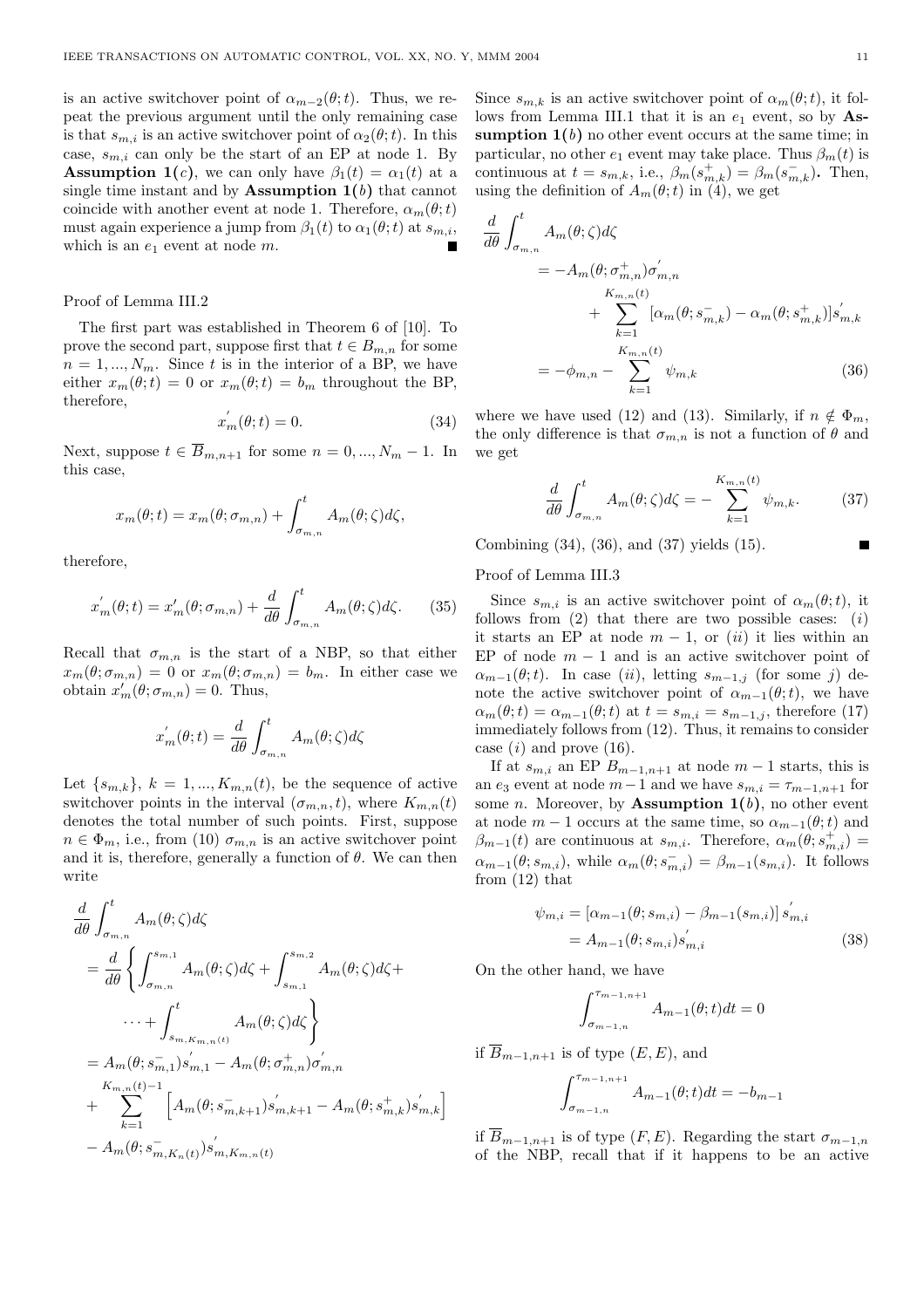switchover point of  $\alpha_{m-1}(\theta; t)$ , then it is a function of θ; otherwise, it is independent of θ. Let  $\{s_{m-1,k}\}, k =$  $1, \ldots, K$ , be the sequence of active switchover points in the interval  $\overline{B}_{m-1,n+1}$ , where K denotes the total number of such points. Then, differentiating with respect to  $\theta$  the equations above, we get

$$
A_{m-1}(\theta; \tau_{m-1,n+1})\tau'_{m-1,n+1}
$$
  
-
$$
\sum_{k=1}^{K} \left[ \alpha_{m-1}(\theta; s_{m-1,k}^{+}) - \alpha_{m-1}(\theta; s_{m-1,k}^{-}) \right] s'_{m-1,k}
$$
  
-
$$
1[n \in \Phi_{m-1}] \cdot A_{m-1}(\theta; \sigma_{m-1,n}^{+})\sigma'_{m-1,n} = 0
$$

where the evaluation of the left-hand-side above is along the same lines as that of (36). In view of the fact that  $\tau_{m-1,n+1} = s_{m,i}$  and using (38) and (12)-(13), we get

$$
\psi_{m,i} - \sum_{k=1}^{K} \psi_{m-1,k} - \mathbf{1}[n \in \Phi_{m-1}] \cdot \phi_{m-1,n} = 0
$$

Using (15) in Lemma III.2 with  $t = s_{m,i}^-$  and  $K_{m,n}(t) = K$ above, we obtain (16) and complete the proof.

#### Proof of Lemma III.4

Since  $\sigma_{m,n}$  is an active switchover point of  $\alpha_m(\theta; t)$  and  $\sigma_{m,n} = s_{m,i}$ , (19) immediately follows from (12)-(13).

Next we prove (20). Since  $n \in \Phi_m$  we have the end of a FP of node m at  $\sigma_{m,n}$ , therefore  $\alpha_m(\theta;t)-\beta_m(t)$  undergoes a sign change from non-negative to negative, i.e.,

$$
\begin{aligned} &\alpha_m(\theta;\sigma_{m,n}^-)-\beta_m(\sigma_{m,n}^-)\geq 0\\ &\alpha_m(\theta;\sigma_{m,n}^+)-\beta_m(\sigma_{m,n}^+)<0. \end{aligned}
$$

Since  $\sigma_{m,n}$  is also an active switchover point of  $\alpha_m(\theta; t)$ , then it follows from Lemma III.1 and **Assumption 1(b)** that  $\beta_m(t)$  is continuous at  $t = \sigma_{m,n}$ . Thus we have

$$
\beta_m(\sigma_{m,n}^+) = \beta_m(\sigma_{m,n}^-) = \beta_m(\sigma_{m,n}^-)
$$

Combining this with the previous two inequalities yields

$$
\alpha_m(\theta; \sigma_{m,n}^+) - \alpha_m(\theta; \sigma_{m,n}^-) \le \alpha_m(\theta; \sigma_{m,n}^+) - \beta_m(\sigma_{m,n}) < 0,
$$
\nfrom which (20) immediately follows

from which (20) immediately follows.

#### Proof of Theorem III.1

The result follows directly from Lemmas III.2-III.4, observing that in using Lemma III.3,  $i^* = 1$  corresponds to (16) and  $i^* > 1$  corresponds to (17).

## Proof of Lemma III.5

Observe that  $\gamma(\theta; t) = \alpha(\theta; t) - \beta(t) = A(\theta; t)$  throughout the interval  $(\tau_n, \sigma_n)$ . Let  $\{s_k\}, k = 1, ..., K$ , be the sequence of active switchover points in  $(\tau_n, \sigma_n)$ , where K denotes the total number of such points. Also, note that since at  $\tau_n$  a node m event of type  $e_3$  occurs, by **Assump**tion  $1(b)$  no  $e_1$  event can also occur at this node; hence,  $A(\theta; t)$  is continuous at  $t = \tau_n$ . Then,

$$
\frac{d}{d\theta} \int_{\tau_n}^{\sigma_n} \gamma(\theta; t) dt
$$
\n
$$
= \frac{d}{d\theta} \int_{\tau_n}^{s_1} A(\theta; t) dt + \sum_{k=1}^{K-1} \frac{d}{d\theta} \int_{s_k}^{s_{k+1}} A(\theta; t) dt
$$
\n
$$
+ \frac{d}{d\theta} \int_{s_K}^{\sigma_n} A(\theta; t) dt
$$
\n
$$
= A(\theta; s_1^-) s_1' - A(\theta; \tau_n) \tau_n' + \sum_{k=1}^{K-1} [A(\theta; s_{k+1}^-) s_{k+1}' - A(\theta; s_k^+) s_K']
$$

Since  $s_k$  is an active switchover point, it follows from Lemma III.1 and **Assumption 1(b)** that  $\beta(t)$  is continuous at  $t = s_k$ , i.e.,  $\beta(s_k^+) = \beta(s_k^-)$ . Then, using the definition  $A(\theta; t) = \alpha(\theta; t) - \beta(t)$  we get

$$
\frac{d}{d\theta} \int_{\tau_n}^{\sigma_n} \gamma(\theta; t) dt = A(\theta; \sigma_n^-) \sigma_n'
$$

$$
- \sum_{k=1}^K [\alpha(s_k^+) - \alpha(s_k^-)] s_k' - A(\theta; \tau_n) \tau_n'
$$

Finally, noting that  $K = |\Psi_n^o|$  using the definition in (8), and recalling (12) yields (24).

Proof of Lemma III.6

Using (1) for the NBP  $(\sigma_{n-1}, \tau_n)$  that precedes the FP  $[\tau_n, \sigma_n],$ 

$$
\int_{\sigma_{n-1}}^{\tau_n} [\alpha(\theta; t) - \beta(t)] dt = \int_{\sigma_{n-1}}^{\tau_n} A(\theta; t) dt = 0 \text{ or } b \quad (39)
$$

depending on whether this NBP is of type  $(F, F)$  or  $(E, F)$ . In either case, letting  $\{s_k\}, k = 1, ..., K$  be the sequence of active switchover points within  $(\sigma_{n-1}, \tau_n)$  and differentiating with respect to  $\theta$  yields

$$
\frac{d}{d\theta} \int_{\sigma_{n-1}}^{s_1} A(\theta; t) dt + \sum_{k=1}^{K-1} \frac{d}{d\theta} \int_{s_k}^{s_{k+1}} A(\theta; t) dt + \frac{d}{d\theta} \int_{s_K}^{\tau_n} A(\theta; t) dt = 0
$$

Proceeding as in the proof of the previous lemma to evaluate the middle term above (observing again that  $s_k$  is an active switchover point and that, by Lemma III.1 and **Assumption 1(b)**,  $\beta(t)$  is continuous at  $t = s_k$ ), we get

$$
A(\theta; \tau_n)\tau'_n - \sum_{k=1}^K [\alpha(s_k^+) - \alpha(s_k^-)]s'_k - A(\theta; \sigma_{n-1}^+) \sigma'_{n-1} = 0
$$

Noting that  $K =$  $|\overline{\Psi}_n|$  using the definition in (9), and recalling  $(12)$  yields  $(25)$ .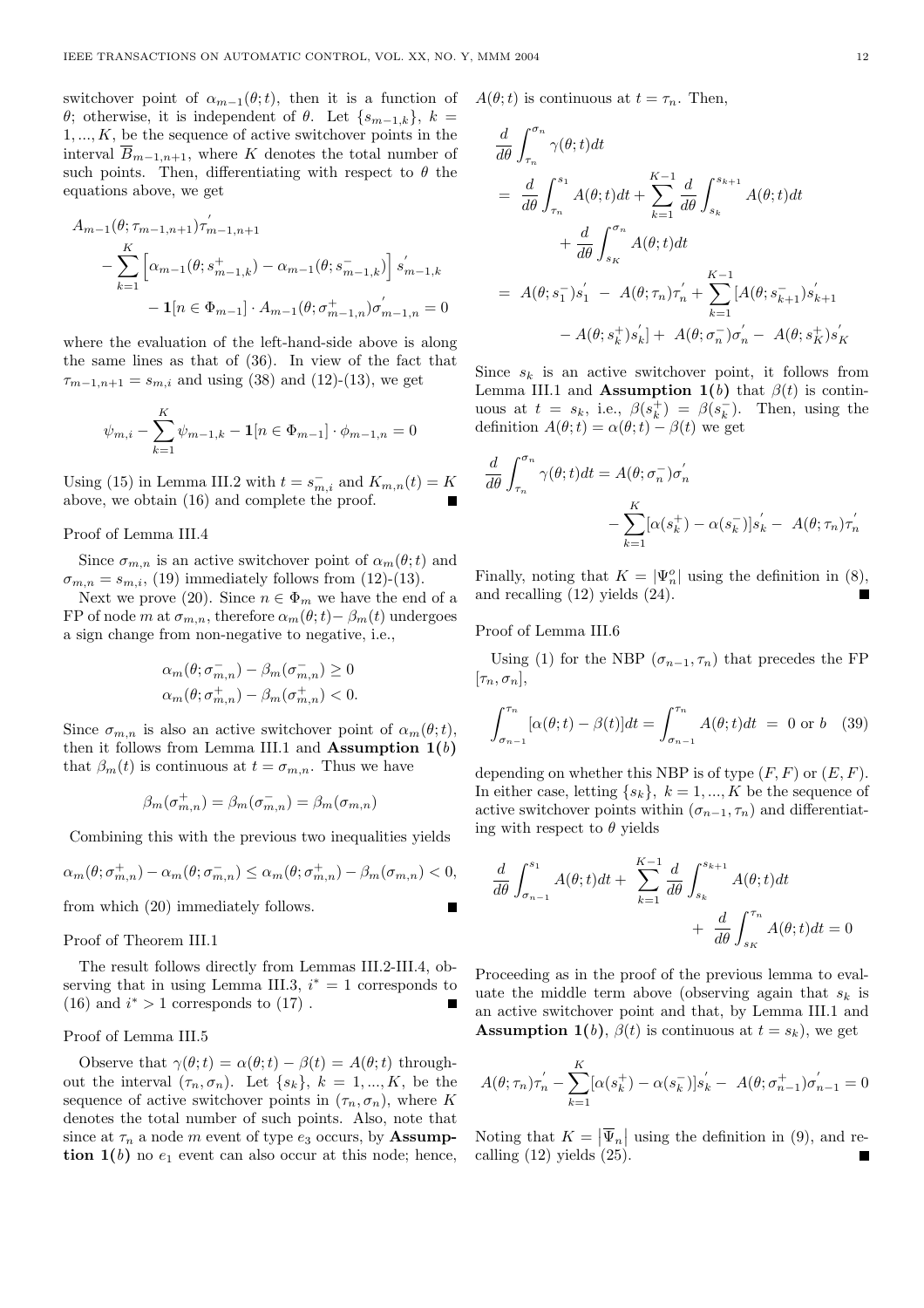#### Proof of Lemma III.7

If  $\sigma_n$  is not an active switchover point, i.e.,  $n \notin \Phi$ , then it is independent of  $\theta$  and  $\sigma'_n = 0$ . On the other hand, if  $\sigma_n$  is an active switchover point and  $\sigma_n = s_i$  for some i, then by Lemma III.1 it is an  $e_1$  event time, hence  $\beta(t)$ must be continuous at  $t = \sigma_n$  by **Assumption 1(b)**. In this case, the left-hand side of (26) becomes  $[A(\theta; \sigma_n^+)$  –  $A(\theta; \sigma_n^-)]\sigma'_n = [\alpha(s_i^+) - \alpha(s_i^-)]s'_i = \psi_i \text{ from (12)}.$ 

## Proof of Theorem III.2

Using (23) and Lemma III.5 we have

$$
L'_{m}(\theta;T) = \sum_{n \in F_m} \frac{d}{d\theta} \int_{\tau_{m,n}}^{\sigma_{m,n}} \gamma_m(\theta;t) dt
$$
  
= 
$$
\sum_{n \in F_m} \left\{ A_m(\theta; \sigma_{m,n}^-) \sigma'_{m,n} - A_m(\theta; \tau_{m,n}) \tau'_{m,n} - \sum_{i \in \Psi_{m,n}^o} \psi_{m,i} \right\}
$$

Using Lemma III.6 to replace  $A_m(\theta; \tau_{m,n})\tau'_{m,n}$  above, we get

$$
L'_{m}(\theta;T) = \sum_{n \in F_m} \Biggl\{ A_m(\theta; \sigma_{m,n}^{-}) \sigma'_{m,n} - A_m(\theta; \sigma_{m,n-1}^{+}) \sigma'_{m,n-1} - \sum_{i \in \Psi_{m,n}^{o}} \psi_{m,i} - \sum_{i \in \overline{\Psi}_{m,n}^{o}} \psi_{m,i} \Biggr\}
$$

Subtracting and adding the term  $A_m(\theta; \sigma_{m,n-1}^-) \sigma_{m,n-1}'$  inside the outer sum we obtain

$$
L'_{m}(\theta;T) = \sum_{n \in F_{m}} \left\{ A_{m}(\theta; \sigma_{m,n}^{-}) \sigma'_{m,n} - A_{m}(\theta; \sigma_{m,n-1}^{-}) \sigma'_{m,n-1} \right\} + \sum_{n \in F_{m}} \left\{ A_{m}(\theta; \sigma_{m,n-1}^{-}) \sigma'_{m,n-1} - A_{m}(\theta; \sigma_{m,n-1}^{+}) \sigma'_{m,n-1} \right\} - \sum_{n \in F_{m}} \left\{ \sum_{i \in \Psi_{m,n}^{o}} \psi_{m,i} + \sum_{i \in \overline{\Psi}_{m,n}^{o}} \psi_{m,i} \right\} \tag{40}
$$

Let us consider the first sum above. For  $n \in F_m$ , there are two possibilities for the NBP that precedes the FP  $[\tau_{m,n}, \sigma_{m,n}]$ : (i) If the NBP is of type  $(E, F)$ , then  $\sigma_{m,n-1}$ is the end of an EP, therefore  $\sigma'_{m,n-1} = 0$  by Lemma II.1, and (ii) If the NBP is of type  $(F, F)$ , then  $\sigma_{m,n-1}$  is the end of another FP  $[\tau_{m,n-1}, \sigma_{m,n-1}]$ . In light of these observations, this sum can be decomposed into groups of terms so that the rth group starts with some  $\sigma_{m,r-j}$  initiating a NBP of type  $(E, F)$ , followed by a FP, followed by a sequence of NBPs of type  $(F, F)$  with an ensuing FP, and finally ending at  $\sigma_{m,r}$  with a FP  $[\tau_{m,r}(\theta), \sigma_{m,r}(\theta)]$  which is followed by an NBP of type  $(F, E)$ . Adding the terms of any such group we get cancellations of all  $A_m(\theta; \sigma_{m,n}^-) \sigma_{m,n}'$ leaving only

$$
A_m(\theta; \sigma_{m,r}^-) \sigma_{m,r}^{'} - A_m(\theta; \sigma_{m,r-j}^-) \sigma_{m,r-j}^{'}
$$

We have already seen that  $\sigma'_{m,r-j} = 0$  because this is the start of a NBP of type  $(E, F)$ . In addition,  $\sigma'_{m,r} = 0$  unless it is an active switchover point, i.e.,  $r \in \Gamma_m$  as defined in (11). It follows that

$$
\sum_{n \in F_m} \left\{ A_m(\theta; \sigma_{m,n}^-) \sigma_{m,n}' - A_m(\theta; \sigma_{m,n-1}^-) \sigma_{m,n-1}' \right\}
$$

$$
= \sum_{n \in \Gamma_m} A_m(\theta; \sigma_{m,n}^-) \sigma_{m,n}' \tag{41}
$$

Since  $\sigma_{m,n}$  in this sum is an active switchover point of  $\alpha_m(\theta; t)$ , by Lemma III.1 and **Assumption 1(b)**  $\beta_m(t)$  is continuous at  $t = \sigma_{m,n}$ . Therefore, for all  $n \in \Gamma_m$ ,

$$
A_m(\theta; \sigma_{m,n}^-) \sigma_{m,n}' = [\alpha_m(\theta; \sigma_{m,n}^-) - \beta_m(\sigma_{m,n})] \sigma_{m,n}'
$$

Adding and subtracting the term  $\alpha_m(\theta; \sigma^+_{m,n})$  in the bracket above and making use of  $R_{m,n}$  as defined in (18), we get

$$
\alpha_m(\theta; \sigma_{m,n}^-) - \beta_m(\sigma_{m,n})
$$
  
=  $[\alpha_m(\theta; \sigma_{m,n}^+) - \alpha_m(\theta; \sigma_{m,n}^-)](R_{m,n} - 1)$ 

and making use of (12) we finally get

$$
A_m(\theta; \sigma_{m,n}^-) \sigma_{m,n}' = (R_{m,n} - 1)\psi_{m,i_n}
$$

where  $\sigma_{m,n} = s_{m,i_n}$  for some active switchover point index  $i_n$ , since  $n \in \Gamma_m$ . Thus, returning to (41), we can write

$$
\sum_{n \in F_m} \left\{ A_m(\theta; \sigma_{m,n}^-) \sigma_{m,n}' - A_m(\theta; \sigma_{m,n-1}^-) \sigma_{m,n-1}' \right\}
$$
  
= 
$$
- \sum_{n \in \Gamma_m} \psi_{m,i_n} + \sum_{n \in \Gamma_m} R_{m,n} \psi_{m,i_n}
$$

Using (19), we have  $R_{m,n}\psi_{m,i_n} = \phi_{m,n}$  so that

$$
\sum_{n \in F_m} \left\{ A_m(\theta; \sigma_{m,n}^-) \sigma'_{m,n} - A_m(\theta; \sigma_{m,n-1}^-) \sigma'_{m,n-1} \right\}
$$

$$
= - \sum_{n \in \Gamma_m} \psi_{m,i_n} + \sum_{n \in \Gamma_m} \phi_{m,n} \tag{42}
$$

Next, let us consider the second term in (40). The sum index  $(n-1)$  for each  $n \in F_m$  implies that we consider the end point of a BP which is followed by a FP, or, in other words, the sum is over the end points of BPs which do not start an  $(E, E)$  or  $(F, E)$  type of NBP. On the other hand, invoking Lemma III.7, we can see that all terms in the sum are zero unless  $(n-1) \in \Phi_m$ . This implies that non-zero terms are such that the BP that precedes the nth FP must be another FP; if it is not, then it is an EP and we have already established in Lemma II.1 that in such cases  $\sigma'_{m,n-1} = 0$ . Thus, by excluding the index of those FPs which start an  $(F, E)$  type of NBP from the index set  $\Phi_m$ , the remaining part of  $\Phi_m$  contains all the indices of the FPs of interests. Recalling the definition of  $\Gamma_m$  in (11), those excluded points in  $\Phi_m$  from the set  $\Gamma_m$ , so let  $n^*$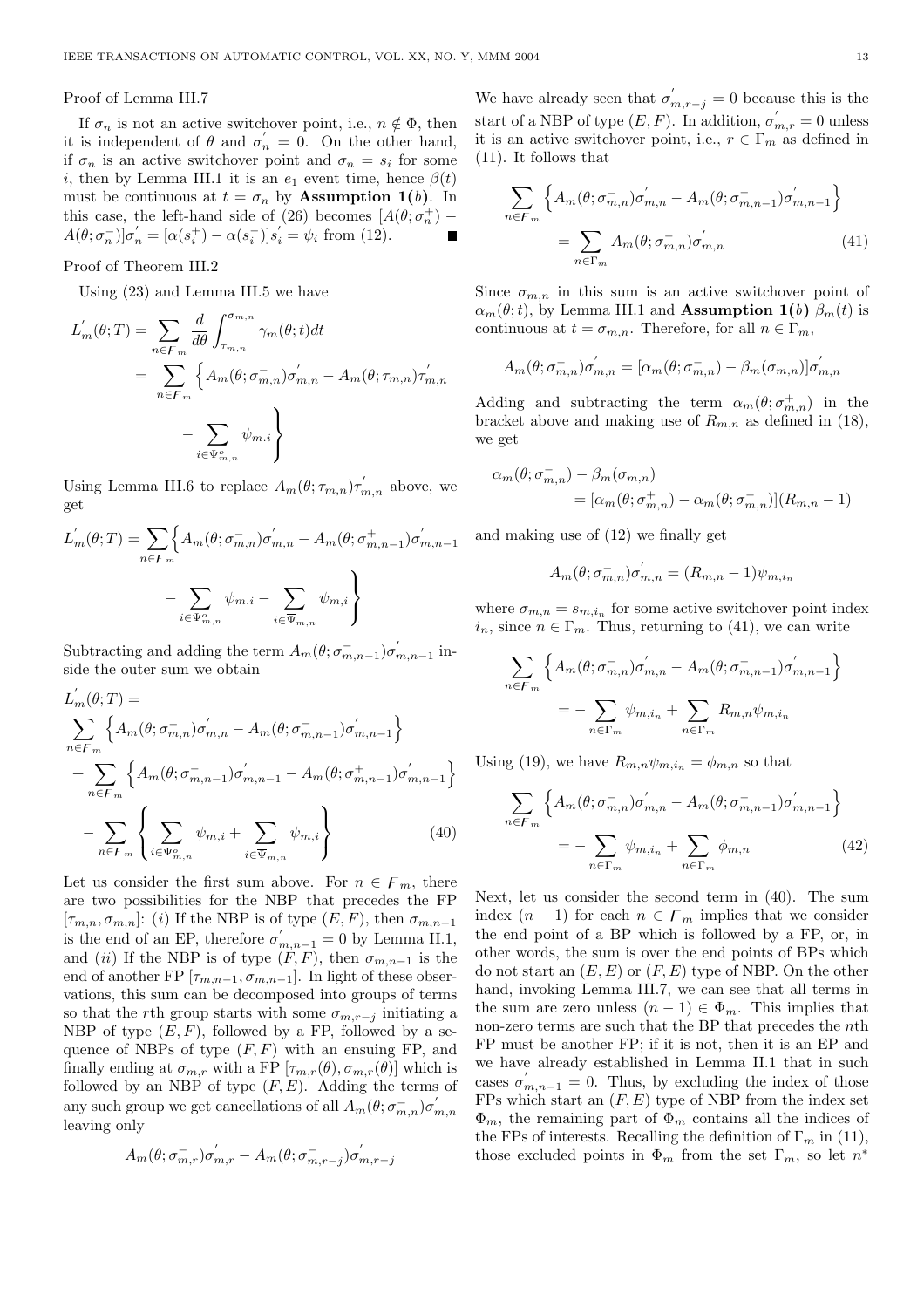index the non-zero terms in our sum and we can write X

$$
\sum_{n \in F_m} [A_m(\theta; \sigma_{m,n-1}^-) \sigma'_{m,n-1} - A_m(\theta; \sigma_{m,n-1}^+) \sigma'_{m,n-1}]
$$
  
= 
$$
- \sum_{n^* \in (\Phi_m - \Gamma_m)} \psi_{m, i_{n^*}}
$$
(43)

where  $\sigma_{m,n^*} = s_{m,i_{n^*}}$  for some active switchover point index  $i_{n^*}$ , since  $n^* \in \Phi_m$  and  $\beta_m(t)$  is continuous by Lemma III.1 and Assumption 1(b). Replacing the index  $n^*$  by n and combining  $(43)$  and  $(42)$  we get from  $(40)$ :

$$
L'_{m}(\theta;T) = \sum_{n \in \Gamma_m} \phi_{m,n} - \sum_{n \in \Phi_m} \psi_{m,i_n}
$$

$$
- \sum_{n \in \mathcal{F}_m} \left\{ \sum_{i \in \Psi_{m,n}^o} \psi_{m,i} + \sum_{i \in \overline{\Psi}_{m,n}^o} \psi_{m,i} \right\}
$$

where we point out the cancellation of the sum  $n \in \Gamma_m$   $\psi_{m,i_n}$ . Finally, by the definition of  $\Phi_m$  in (10), the second sum above contains all  $\psi_{m,i_n}$  terms such that  $n \in F_m$  and  $i_n \in \Psi_{m,n}$  corresponds to an active switchover point at the end point of the FP  $[\tau_{m,n}, \sigma_{m,n}]$ . In other words, the second and third sum together include all  $\psi_{m,i}$ terms with  $i \in \Psi_{m,n}$ . Thus, making use of  $\Omega_{m,n}$  in (27), we can write  $\overline{\phantom{a}}$  $\overline{\phantom{a}}$ 

$$
L'_{m}(\theta;T) = \sum_{n \in \Gamma_m} \phi_{m,n} - \sum_{n \in \mathcal{F}_m} \sum_{i \in \Omega_{m,n}} \psi_{m,i}
$$

which completes the proof.

Proof of Theorem III.4

By Lemma III.2,  $x_m^{'}(\theta; t) = 0$  throughout a BP  $B_{m,n}$ , so that  $\int_0^{\sigma}$ <sub>m</sub>,n

$$
\int_{\tau_{m,n}}^{\sigma_{m,n}} x'_m(\theta; t) dt = 0.
$$
 (44)

For the NBP  $\overline{B}_{m,n}$  that precedes the *n*th BP, let  $K =$  $|\overline{\Psi}_{m,n}|$  and we have

$$
\int_{\sigma_{m,n-1}}^{\tau_{m,n}} x'_m(\theta; t) dt = \int_{\sigma_{m,n-1}}^{s_{m,1}} x'_m(\theta; t) dt + \sum_{k=1}^{K-1} \int_{s_{m,k}}^{s_{m,k+1}} x'_m(\theta; t) dt + \int_{s_{m,K}}^{\tau_{m,n}} x'_m(\theta; t) dt.
$$
 (45)

By Theorem III.1, for  $t \in (\sigma_{m,n-1}, s_{m,k}),$ 

$$
x'_{m}(\theta; t) = -\sum_{j=1}^{k-1} \psi_{m,j} - \mathbf{1} \left[ (\mathbf{n} - \mathbf{1}) \in \Phi_{\mathbf{m}} \right] \cdot \phi_{\mathbf{m}, \mathbf{n} - \mathbf{1}},
$$

and using this in (45) gives

$$
\int_{\sigma_{m,n-1}}^{\tau_{m,n}} x'_m(\theta; t) dt = -\int_{\sigma_{m,n-1}}^{\sigma_{m,1}} \mathbf{1}[(n-1) \in \Phi_m] \cdot \phi_{m,n-1} dt
$$

$$
- \sum_{k=1}^{K-1} \int_{s_{m,k}}^{s_{m,k+1}} \left[ \sum_{j=1}^{k-1} \psi_{m,j} + \mathbf{1}[(n-1) \in \Phi_m] \cdot \phi_{m,n-1} \right] dt
$$

$$
- \int_{s_{m,K}}^{\tau_{m,n}} \left[ \sum_{j=1}^{K} \psi_{m,j} + \mathbf{1}[(n-1) \in \Phi_m] \cdot \phi_{m,n-1} \right] dt
$$

Adding the terms that involve  $\psi_{m,j}$ , after taking into account several term cancellations we get

$$
-\sum_{k=1}^{K-1} \int_{s_{m,k}}^{s_{m,k+1}} \sum_{j=1}^{k-1} \psi_{m,j} dt - \int_{s_{m,K}}^{\tau_{m,n}} \sum_{j=1}^{K} \psi_{m,j} dt
$$
  
= 
$$
-\sum_{k=1}^{K} [\tau_{m,n} - s_{m,k}] \psi_{m,k}
$$

and, similarly, adding the terms that involve  $\phi_{m,n-1}$  gives

$$
-1[(\mathbf{n}-1) \in \Phi_{\mathbf{m}}] \cdot \left[ \int_{\sigma_{\mathbf{m},\mathbf{n}-1}}^{\mathbf{s}_{\mathbf{m},\mathbf{1}}} \phi_{\mathbf{m},\mathbf{n}-1} \mathbf{dt} \right]
$$
  
+ 
$$
\sum_{k=1}^{K-1} \int_{s_{m,k}}^{s_{m,k+1}} \sum_{j=1}^{k-1} \phi_{m,n-1} dt + \int_{s_{m,K}}^{\tau_{m,n}} \phi_{m,n-1} dt \right]
$$
  
= 
$$
-1[(\mathbf{n}-1) \in \Phi_{\mathbf{m}}] \cdot [\tau_{\mathbf{m},\mathbf{n}} - \sigma_{\mathbf{m},\mathbf{n}-1}] \phi_{\mathbf{m},\mathbf{n}-1}
$$

Thus,

$$
\int_{\sigma_{m,n-1}}^{\tau_{m,n}} x'_m(\theta; t) dt = -\sum_{k=1}^K [\tau_{m,n} - s_{m,k}] \psi_{m,k}
$$
  
-  $\mathbf{1} [(\mathbf{n} - \mathbf{1}) \in \Phi_{\mathbf{m}}] \cdot [\tau_{\mathbf{m},\mathbf{n}} - \sigma_{\mathbf{m},\mathbf{n}-1}] \phi_{\mathbf{m},\mathbf{n}-1}$  (46)

Recall that  $\overline{\Psi}_{m,n}$ , defined in (9), refers to the NBP  $\overline{B}_{m,n} =$  $(\sigma_{m,n-1}, \tau_{m,n})$  which precedes the *n*th BP, so that using (44) and (46) in (29) yields (30).

# Appendix II

Theorems III.3 and III.5 assert the unbiasedness of the IPA derivatives  $L'_m(\theta;T)$  and  $Q'_m(\theta;T)$ ,  $m=2,\ldots,M$ , and both will be proved in what follows. To set the stage in a general setting, let  $\mathcal{L}(\theta)$  be a real-valued random function of a real-valued variable  $\theta$ , defined on a common probability space  $(\Omega, \mathcal{F}, \mathcal{P})$ . Let  $\theta$  be confined to a closed and bounded interval  $\Theta$ . Suppose that, for a given fixed  $\theta \in \Theta$ , the IPA derivative  $\mathcal{L}'(\theta)$  exists w.p.1 (the appropriate onesided derivative if  $\theta$  is an end-point of  $\Theta$ ). The IPA derivative is said to be unbiased if the operators of expectation in  $(\Omega, \mathcal{F}, \mathcal{P})$  and differentiation with respect to  $\theta$  are interchangeable, namely,

$$
\frac{d}{d\theta}E[\mathcal{L}(\theta)] = \mathcal{E}[\mathcal{L}^{'}(\theta)] \qquad (47)
$$

(see  $[16], [17]$ ). It is shown in  $[24]$  that the following two conditions jointly guarantee the existence of the derivative  $\frac{d}{d\theta}E[\mathcal{L}(\theta)]$  and suffice for the unbiasedness of the IPA derivative  $\mathcal{L}'(\theta)$ .

• Condition A.1. For every  $\theta \in \Theta$ , w.p.1 the derivative  $\mathcal{L}'(\theta)$  exists (one-sided derivative, in case  $\theta$  is an end-point of  $\theta$ ).

• Condition A.2. W.p.1 the random function  $\mathcal{L}(\theta)$  is Lipschitz continuous throughout Θ, and its Lipschitz constant, K, has a finite first moment, i.e.,  $E[K] < \infty$ .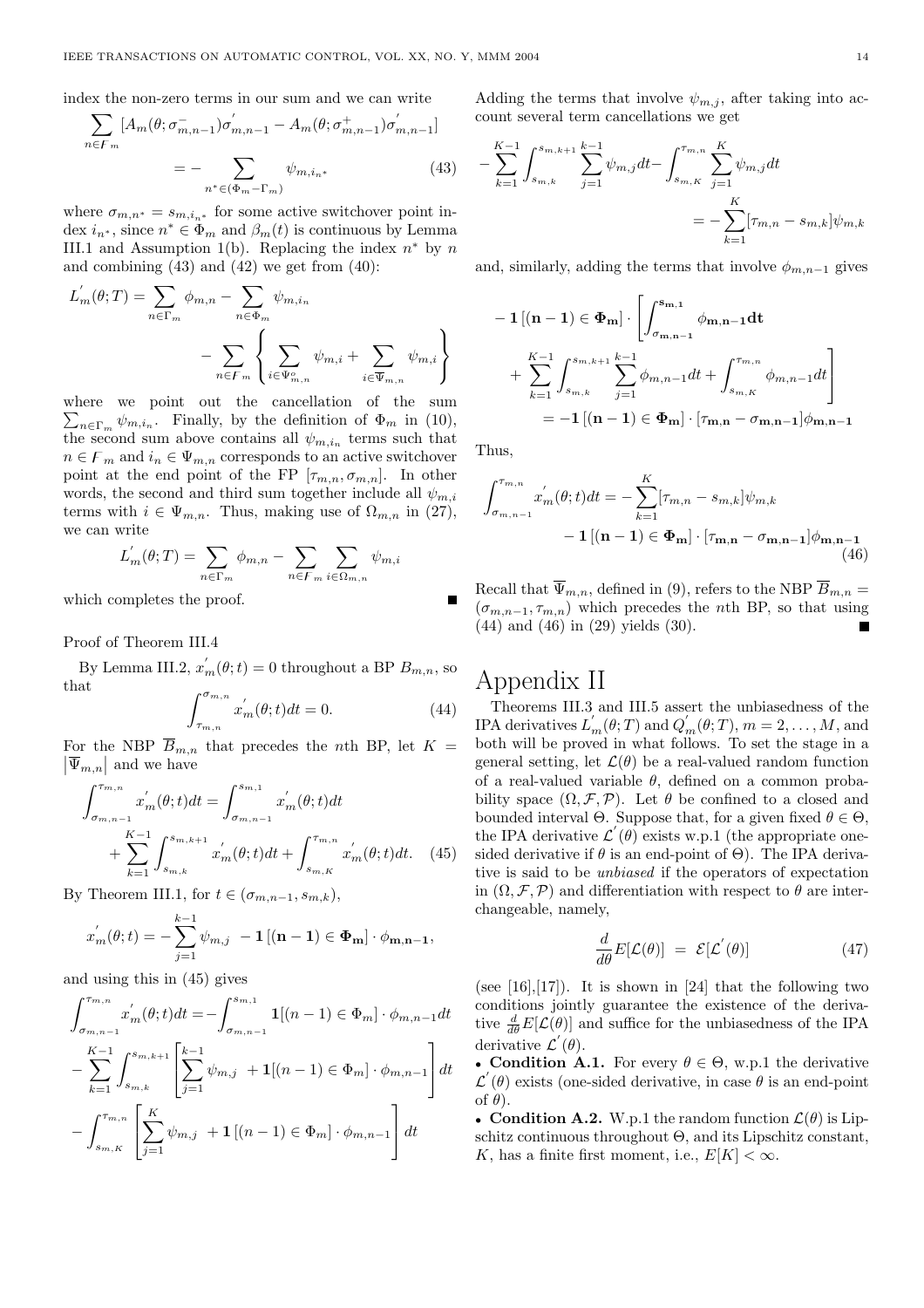In what follows we will prove that these conditions are in force for the functions  $L_m(\theta;T)$  and  $Q_m(\theta;T)$  defined by Eqs. (5) and (6) respectively. To this end, we will rely on an analysis, carried out in [13], of Lipschitz continuity of certain mappings between defining processes and derived processes in the general setting of SFMs. We next present the relevant results.

Consider a single-stage SFM having the inflow rate process  $\{\alpha(t)\}\text{, service rate process } \{\beta(t)\}\text{, and buffer size }\theta\text{.}$ As mentioned in Section II, we call these defining processes since they define much of the behavior of the SFM, while the processes  $\{x(t)\}, \{\gamma(t)\}\$  and  $\{\delta(t)\}\$ are called *derived* processes since they can be derived from the defining processes via (1)-(3). Realizations of each one of these processes is a non-negative-valued function defined on the interval  $[0, T]$ , denoted generically by  $u(t)$ . These functions will be endowed by two functional norms, namely the  $L<sup>1</sup>$ norm defined by

$$
||u||_1 = \int_0^T |u(t)| dt,
$$

and the  $L^{\infty}$  norm, defined by

$$
||u||_{\infty} = \max\{|u(t)| : t \in [0, T]\}
$$

where the functions  $u(t)$  are piecewise analytic, hence the essential supremum can be replaced by maximum. The  $L^1$ norm is typically used for the functions  $\alpha(t)$ ,  $\beta(t)$ ,  $\gamma(t)$  and  $\delta(t)$  while the  $L^{\infty}$  norm is used for the function  $x(t)$ . In the forthcoming, we focus on these functions regardless of how they are realized; all that matters is that  $x(t)$ ,  $\gamma(t)$ and  $\delta(t)$  are derived from  $\alpha(t)$ ,  $\beta(t)$  and  $\theta$  via (1)-(3). Correspondingly, we term these defining functions and derived functions, as appropriate.

Let us now consider given functions  $\alpha(t)$  and  $\beta(t)$ , and a buffer size  $\theta$ , and consider the resulting derived functions (via (1)-(3)) denoted by  $x(t)$ ,  $\gamma(t)$  and  $\delta(t)$ , respectively. Next, let us consider the same functions  $\alpha(t)$  and  $\beta(t)$ , but a different buffer size, denoted by  $\theta + \Delta\theta$ . Correspondingly, the derived functions (computed via  $(1)-(3)$ ) are denoted by  $x(t) + \Delta x(t), \gamma(t) + \Delta \gamma(t)$ , and  $\delta(t) + \Delta \delta(t)$ , respectively. Let  $K_1$  denote the number of EPs in the interval  $[0, T]$ that result from the application of the defining functions  $\alpha(t)$  and  $\beta(t)$ , and the buffer size  $\theta$ , and let  $K_2$  denote the number of EPs in the interval  $[0, T]$  that result from the application of the defining functions  $\alpha(t)$  and  $\beta(t)$ , and the buffer size  $\theta + \Delta \theta$ . Define  $K := \max\{K_1, K_2\}$ . Note that  $\Delta \delta(t) = [\delta(t) + \Delta \delta(t)] - [\delta(t)]$  can be viewed as a perturbation in the derived outflow-rate function resulting from a perturbation in the buffer size,  $\Delta\theta$ . Proposition 3.3 in [13] has established the following inequality.

$$
||\Delta\delta(t)||_1 \le (K+1)|\Delta b|. \tag{48}
$$

Consider next functional variations in the inflow rate  $\alpha(t)$ . Thus, given functions  $\alpha(t)$  and  $\beta(t)$ , and a buffer size  $\theta$ , let  $x(t)$ ,  $\gamma(t)$ , and  $\delta(t)$  denote the resulting derived functions via (1)-(3); and for a different inflow-rate function,  $\alpha(t)$  +  $\Delta \alpha(t)$ , and the same service-rate function  $\beta(t)$  and buffer

size  $\theta$  as before, let the resulting derived functions be  $x(t)$  +  $\Delta x(t)$ ,  $\gamma(t) + \Delta \gamma(t)$ , and  $\delta(t) + \Delta \delta(t)$ . Proposition 3.1 in [13] has established the following inequalities:

$$
||\Delta \gamma(t)||_1 \le ||\Delta \alpha(t)||_1,\tag{49}
$$

$$
||\Delta x(t)||_{\infty} \le ||\Delta \alpha(t)||_{1}, \tag{50}
$$

and

$$
||\Delta \delta(t)||_1 \le ||\Delta \alpha(t)||_1. \tag{51}
$$

With these preliminary results we now can prove Theorems III.3 and III.5.

#### Proof of Theorem III.3 and III.5

We prove the unbiasedness of the IPA derivatives  $L_m(\theta; \hat{T})$  and  $Q'_m(\theta; T)$  by establishing that Condition A.1 and Condition A.2 above are satisfied for the random functions  $L_m(\theta;T)$  and  $Q_m(\theta;T)$ . Condition A.1 is in force by **Assumption 1.** Regarding Condition A.2, let  $K$  be the number of EPs at node 1 in the interval  $[0, T]$ . Consequently,  $K$  is bounded from above by  $N_1$ , the total number of BPs at node 1. Regardless of the value of  $\theta$ ,  $N_1$  has a finite first moment by our assumption of  $T < \infty$ .

Now fix  $\theta \in \Theta$  and  $\Delta \theta > 0$  such that  $\theta + \Delta \theta \in \Theta$ . By an application of Eq. (48) to node 1, we have

$$
||\Delta \delta_1(t)||_1 \le (K+1)|\Delta \theta| \le (N_1+1)|\Delta \theta|. \tag{52}
$$

Observe that  $\alpha_m(\theta; t) = \delta_{m-1}(\theta; t)$  for all  $m = 2, ..., M$ . Consequently, applications of the inequalities (49) and (50) to node m respectively, followed by sequential applications of  $(51)$  to nodes from m to 2, yield the following two inequalities,

$$
||\Delta\gamma_m(t)||_1 \le ||\Delta\alpha_m(t)||_1 = ||\Delta\delta_{m-1}(t)||_1
$$
  
\n
$$
\le ||\Delta\alpha_{m-1}(t)||_1 = ||\Delta\delta_{m-2}(t)||_1
$$
  
\n
$$
\le \cdots
$$
  
\n
$$
\le ||\Delta\alpha_2(t)||_1 = ||\Delta\delta_1(t)||_1
$$
  
\n
$$
\le (N_1 + 1)|\Delta\theta|, \qquad (53)
$$

and

$$
||\Delta x_m(t)||_{\infty} \le ||\Delta \alpha_m(t)||_1 = ||\Delta \delta_{m-1}(t)||_1
$$
  
\n
$$
\le ||\Delta \alpha_{m-1}(t)||_1 = ||\Delta \delta_{m-2}(t)||_1
$$
  
\n
$$
\le \cdots
$$
  
\n
$$
\le ||\Delta \alpha_2(t)||_1 = ||\Delta \delta_1(t)||_1
$$
  
\n
$$
\le (N_1 + 1)|\Delta \theta|
$$
 (54)

Finally, (5) and (53) imply that  $L_m(\theta; T)$  has the Lipschitz constant  $N_1 + 1$ , and (6) and (54) imply that  $Q_m(\theta; T)$ has the Lipschitz constant  $(N_1 + 1)T$ . As earlier stated,  $E[N_1] < \infty$  and  $T < \infty$ , therefore Condition A.2 is in force for both functions  $L_m(\theta;T)$  and  $Q_m(\theta;T)$ . This completes the proofs.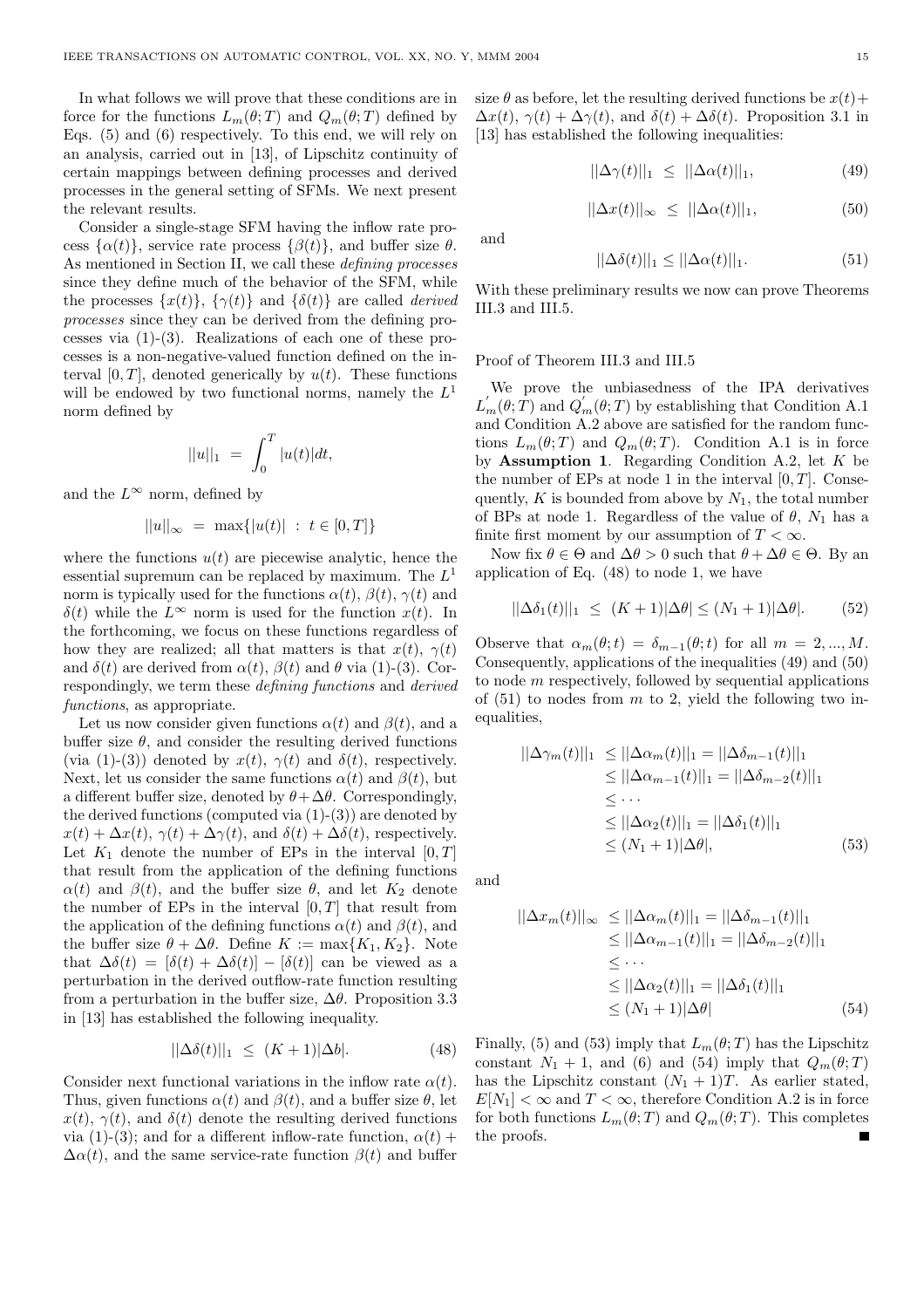#### **REFERENCES**

- [1] D. Anick, D. Mitra, and M. Sondhi, "Stochastic theory of a data-handling system with multiple sources," The Bell System Technical Journal, vol. 61, pp. 1871–1894, 1982.
- [2] H. Kobayashi and Q. Ren, "A mathematical theory for transient analysis of communications networks," IEICE Transactions on Communications, vol. E75-B, pp. 1266–1276, 1992.
- [3] A. Elwalid and D. Mitra, "Analysis and design of rate-based congestion control of high-speed networks I: Stochastic fluid models, access regulation," Queueing Systems, vol. 9, pp. 29–64, 1991.
- [4] G. Kesidis, A. Singh, D. Cheung, and W. Kwok, "Feasibility of fluid-driven simulation for ATM network," in Proc. IEEE Globecom, vol. 3, pp. 2013–2017, 1996.
- [5] K. Kumaran and D. Mitra, "Performance and fluid simulations of a novel shared buffer management system," in Proceedings of IEEE INFOCOM, March 1998.
- [6] B. Liu, Y. Guo, J. Kurose, D. Towsley, and W. Gong, "Fluid simulation of large scale networks: Issues and tradeoffs," in Proceedings of the Intl. Conf. on Parallel and Distributed Processing Techniques and Applications, June 1999. Las Vegas, Nevada.
- [7] A. Yan and W. Gong, "Fluid simulation for high-speed networks with flow-based routing," IEEE Transactions on Information Theory, vol. 45, pp. 1588–1599, 1999.
- [8] S. Meyn, "Sequencing and routing in multiclass networks. Part I: Feedback regulation," in Proceedings of the IEEE International Symposium on Information Theory, pp. 4440–4445, 2000. To appear in SIAM J. Control and Optimization.
- [9] V. Misra, W. Gong, and D. Towsley, "A fluid-based analysis of a network of AQM routers supporting TCP flows with an application to RED," in Proceedings of ACM SIGCOMM, pp. 150–161, 2000. Stockholm, Sweden.
- [10] C. G. Cassandras, Y. Wardi, B. Melamed, G. Sun, and C. G. Panayiotou, "Perturbation analysis for on-line control and optimization of stochastic fluid models," IEEE Transactions on Automatic Control, vol. AC-47, no. 8, pp. 1234–1248, 2002.
- [11] Y. Wardi, B. Melamed, C. Cassandras, and C. Panayiotou, "IPA gradient estimators in single-node stochastic fluid models," Journal of Optimization Theory and Applications, vol. 115, no. 2, pp. 369–406, 2002.
- [12] C. Cassandras, G. Sun, C. Panayiotou, and Y. Wardi, "Perturbation analysis and control of two-class stochastic fluid models for communication networks," IEEE Transactions on Automatic Control, vol. 48, pp. 770–782, May 2003.
- [13] Y. Wardi and B. Melamed, "Variational bounds and sensitivity analysis of traffic processes in continuous flow models," Discrete Event Dynamic Systems: Theory and Applications, vol. 11, pp. 249–282, 2001.
- [14] F. Kelly, "Charging and rate control for elastic traffic," European Transactions on Telecommunications, vol. 8, pp. 33–37, 1997.
- [15] F. Kelly, A. Maullo, and D. Tan, "Rate control in communication networks: Shadow prices proportional fairness and stability, Journal of the Operation Research Society, vol. 49, pp. 237–252, 1998.
- [16] Y. C. Ho and X. Cao, *Perturbation Analysis of Discrete Event* Dynamic Systems. Dordrecht, Holland: Kluwer Academic Publishers, 1991.
- C. G. Cassandras and S. Lafortune, *Introduction to Discrete* Event Systems. Kluwer Academic Publishers, 1999.
- [18] Y. Liu and W. Gong, "Perturbation analysis for stochastic fluid queuing systems," Journal of Discrete Event Dynamic Systems: Theory and Applications, vol. 12, pp. 391–416, 2002.
- [19] G. Sun, C. Cassandras, and C. Panayiotou, "Perturbation analysis of multiclass stochastic fluid models," Journal of Discrete Event Dynamic Systems: Theory and Applications, vol. 14, no. 3, pp. 267–307, 2004.
- [20] Y. Wardi and B. Melamed, "Estimating nonparametric IPA derivatives of loss functions in tandem fluid models," in Proceedings of the IEEE Conference on Decision and Control, pp. 4517– 4522, Dec. 2001. Orlando, Florida.
- [21] H. Yu and C. G. Cassandras, "Perturbation analysis of feedbackcontrolled stochastic flow systems," in Proceedings of the IEEE Conference On Decision and Control, pp. 6277–6282, 2003.
- [22] G. F. Riley, "The Georgia Tech Network Simulator," in Proceedings of Workshop on Models, Methods, and Tools for Reproducible Network Research (MoMeTools), Aug. 2003.
- [23] H. J. Kushner and G. G. Yin, Stochastic Approximation Algorithms and Applications. New York, NY: Springer-Verlag, 1997.

[24] R. Y. Rubinstein and A. Shapiro, *Discrete Event Systems: Sen*sitivity Analysis and Stochastic Optimization by the Score Function Method. New York, New York: John Wiley and Sons, 1993.



as a research fellow in Industrial & Systems Engineering Department, National University of Singapore. His research interests focus on modeling, control, optimization and simulation of complex systems, especially discrete-event systems, with applications in manufacturing systems, computer networks and supply chain & logistics systems.



Christos G. Cassandras received the B.S. degree from Yale University, New Haven, CT, the M.S.E.E degree from Stanford University, Stanford, CA, and the S.M. and Ph.D. degrees from Harvard University, Cambridge, MA, in 1977, 1978, 1979, and 1982, respectively. From 1982 to 1984 he was with ITP Boston, Inc. where he worked on the design of automated manufacturing systems. From 1984 to 1996 he was a Faculty Member at the Department of Electrical and Computer Engineering, Univer-

sity of Massachusetts, Amherst. Currently, he is Professor of Manufacturing Engineering and Professor of Electrical and Computer Engineering at Boston University, Boston, MA and a founding member of the Center for Information and Systems Engineering (CISE). He specializes in the areas of discrete event and hybrid systems, stochastic optimization, and computer simulation, with applications to computer networks, sensor networks, manufacturing systems, transportation systems, and command-control systems. He has published over 200 papers in these areas, and two textbooks one of which was awarded the 1999 Harold Chestnut Prize by the IFAC. Dr. Cassandras is currently Editor-in-Chief of the IEEE Transactions on Automatic Control and has served on several editorial boards and as Guest Editor for various journals. He is a member of the IEEE Control Systems Society Board of Governors and an IEEE Distinguished Lecturer. He was awarded a 1991 Lilly Fellowship and is also a member of Phi Beta Kappa and Tau Beta Pi and a Fellow of the IEEE.



Yorai Wardi received his Ph.D. in Electrical Engineering and Computer Sciences from the University of California at Berkeley in 1982. In 1982-1984 he was a Member of Technical Staff at Bell Telephone Laboratories and Bell Telecommunications Research. Since 1984 he has been on the faculty of the School of Electrical and Computer Engineering at Georgia Tech, where he currently is a professor. spent the 1987-1988 academic year at the Department of Industrial Engineering and Man-

agement, Ben Gurion University of the Negev. Dr. Wardi's research interests are in sensitivity analysis and optimization of discrete-event dynamic systems, and especially in perturbation analysis, stochastic fluid models, and optimal control. Since 2001 he has been an associate editor of the IEEE Transactions on Automatic Control. Dr. Wardi received the Teacher-of-the-Year award from the Student Honor Society of the School of Electrical and Computer Engineering at the Georgia Institute of Technology in 1997.